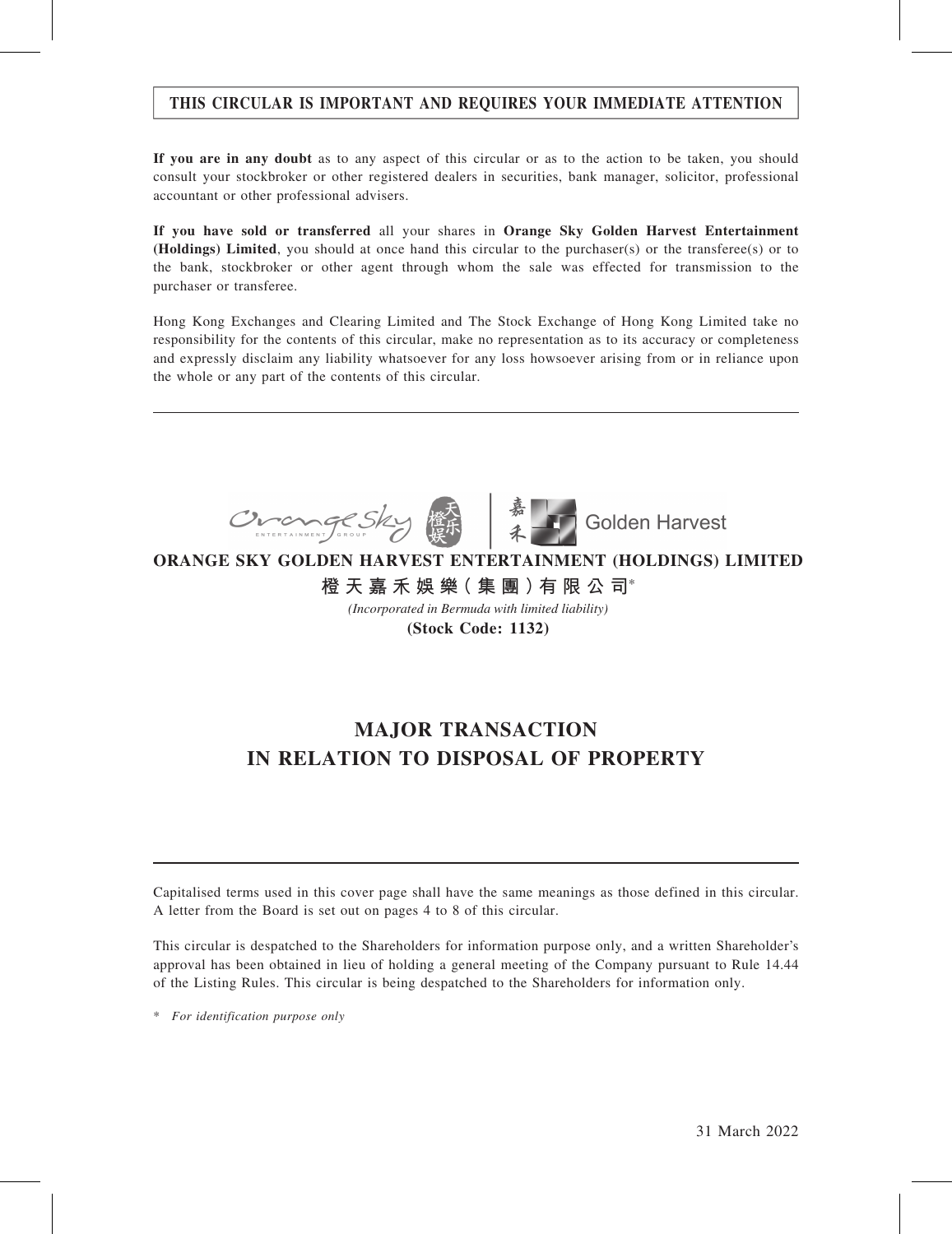## **CONTENTS**

### Page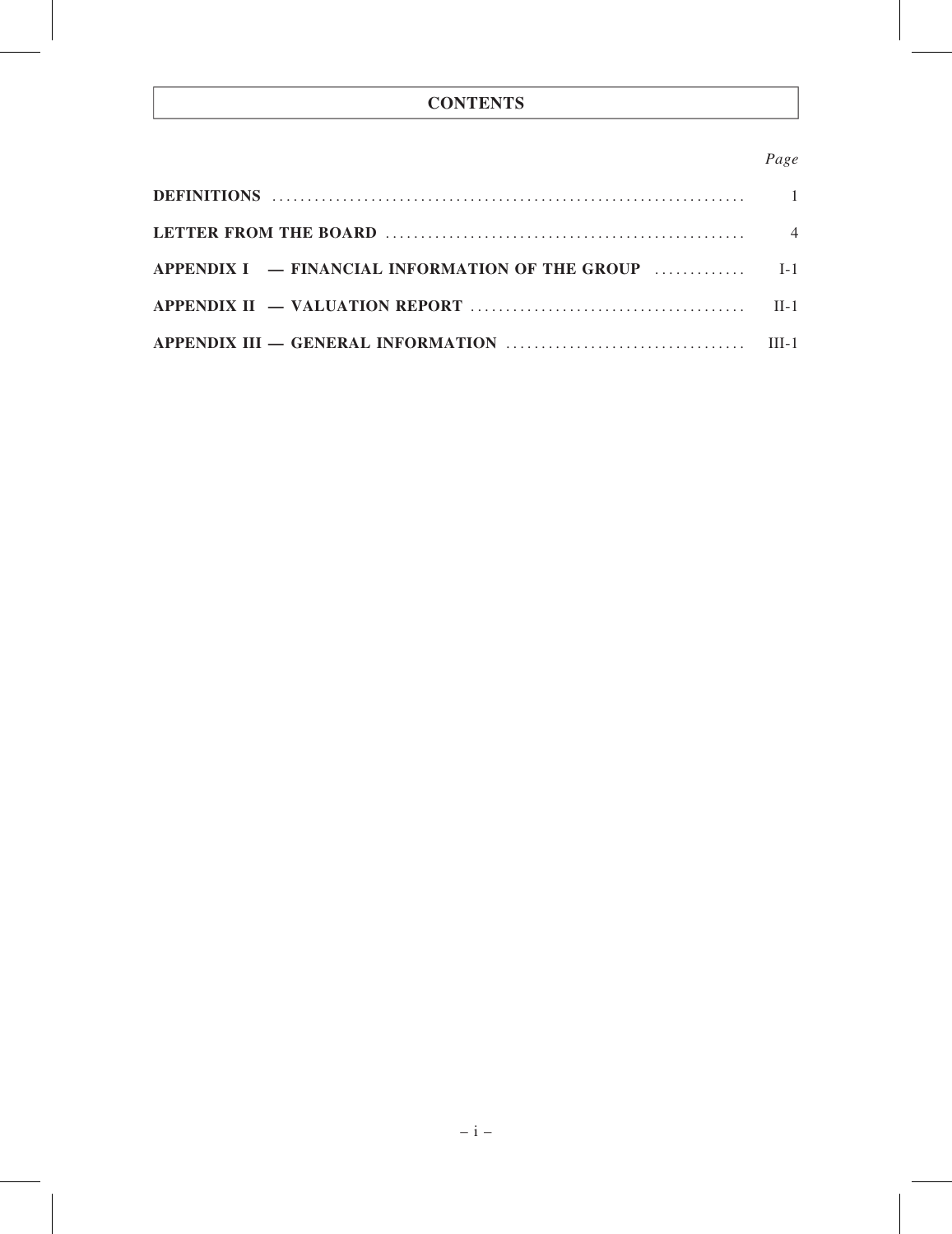### DEFINITIONS

In this circular, unless the context otherwise requires, the following expressions have the following meanings:

| "Announcement"                 | the announcement of the Company dated 7 December 2021<br>in relation to the Disposal                                                                                                                                     |  |  |
|--------------------------------|--------------------------------------------------------------------------------------------------------------------------------------------------------------------------------------------------------------------------|--|--|
| "associate(s)"                 | the meaning ascribed to it in the Listing Rules                                                                                                                                                                          |  |  |
| "Board" or "Director(s)"       | the board of directors of the Company                                                                                                                                                                                    |  |  |
| "Business Day"                 | a day on which banks in Hong Kong are generally open for<br>normal banking business to the public and which is not a<br>Saturday, Sunday or public holiday in Hong Kong and PRC                                          |  |  |
| "Company"                      | Orange Sky Golden Harvest Entertainment (Holdings)<br>Limited, a company incorporated in Bermuda with limited<br>liability, the shares of which are listed on the Main Board<br>of the Stock Exchange                    |  |  |
| "Completion"                   | completion of the Disposal                                                                                                                                                                                               |  |  |
| "Completion Date"              | the date of Completion, being on or before 29 April 2022                                                                                                                                                                 |  |  |
| "connected person(s)"          | the meaning ascribed to it in the Listing Rules                                                                                                                                                                          |  |  |
| "Consideration"                | the consideration in the amount of HK\$225,000,000, being<br>the consideration for the Disposal                                                                                                                          |  |  |
| "Cyber International"          | Cyber International Limited, a company owned by an<br>associate of Mr. Wu, which is interested in 0 Shares as at<br>the Latest Practicable Date, representing 0.00% of the entire<br>issued share capital of the Company |  |  |
| "Disposal"                     | the disposal of the Property, subject to the terms and<br>conditions of the SPA                                                                                                                                          |  |  |
| "Group"                        | the Company and its subsidiaries                                                                                                                                                                                         |  |  |
| "HK\$"                         | Hong Kong dollars, the lawful currency of Hong Kong                                                                                                                                                                      |  |  |
| "HKFRS"                        | The Hong Kong Financial Reporting Standards issued by<br>the Hong Kong Institute of Certified Public Accounts                                                                                                            |  |  |
| "Hong Kong"                    | the Hong Kong Special Administrative Region of the PRC                                                                                                                                                                   |  |  |
| "Independent Third Party(ies)" | third party(ies) independent of the Company and the<br>connected persons of the Company                                                                                                                                  |  |  |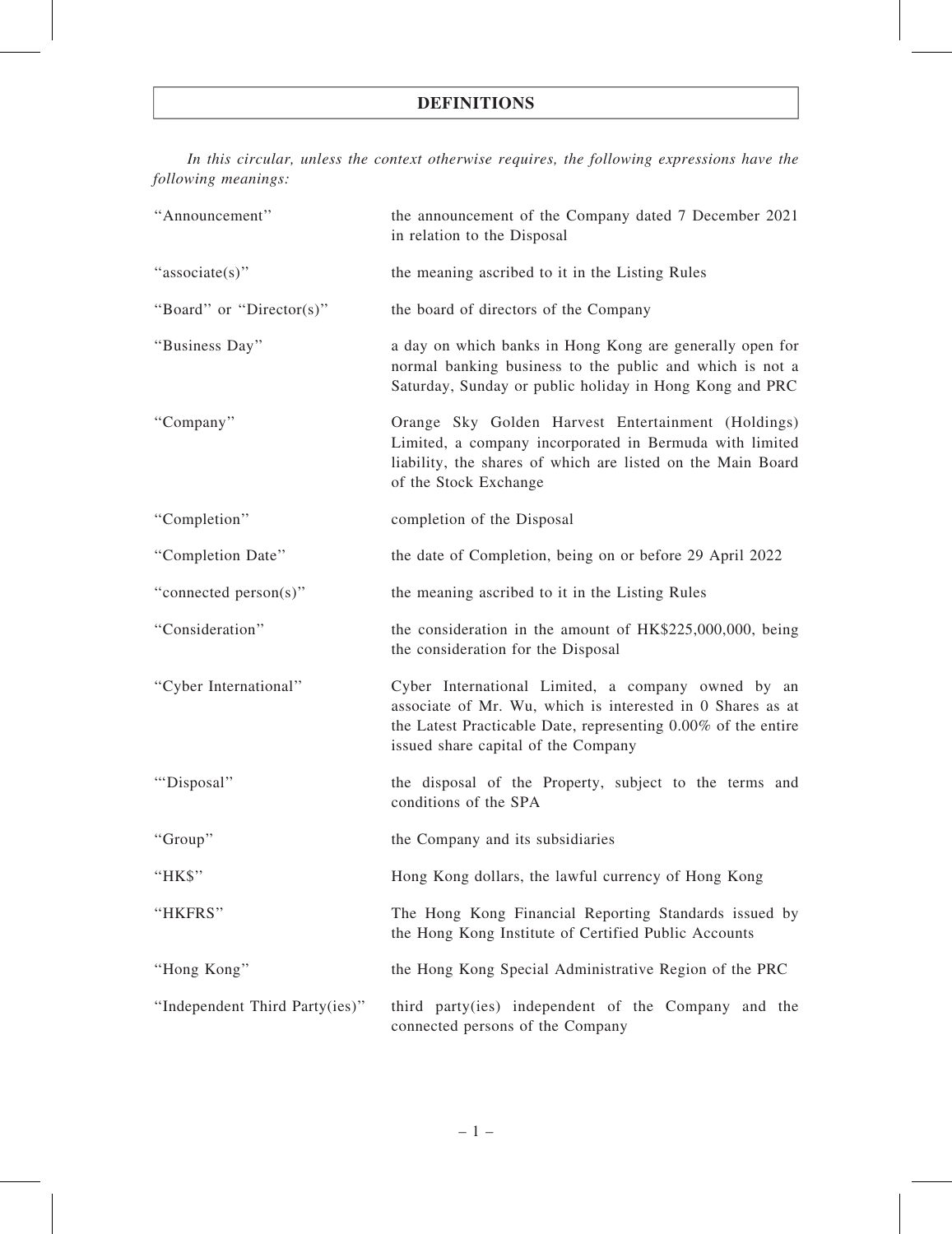## DEFINITIONS

| "Latest Practicable Date"  | 28 March 2022, which is the latest practicable date for<br>inclusion of information in this circular                                                                                                                                                                                         |
|----------------------------|----------------------------------------------------------------------------------------------------------------------------------------------------------------------------------------------------------------------------------------------------------------------------------------------|
| "Listing Rules"            | the Rules Governing the Listing of Securities on the Stock<br>Exchange                                                                                                                                                                                                                       |
| "Mainway Enterprises"      | Mainway Enterprises Limited, a company wholly owned by<br>Mr. Wu, which is interested in 1,158,174,120 Shares as at<br>the Latest Practicable Date, representing approximately<br>41.37% of the entire issued share capital of the Company                                                   |
| "Mr. Wu"                   | Mr. Wu Kebo, the Chairman of the Company and an<br>executive Director, who is beneficial owner of 274,684,429<br>Shares as at the Latest Practicable Date, representing<br>approximately 9.81% of the entire issued share capital of<br>the Company                                          |
| "Orange Sky Entertainment" | Orange Sky Entertainment Group (International) Holding<br>Company Limited, a company which is 80% owned by Mr.<br>Wu, which is interested in 565,719,948 Shares as at the<br>Latest Practicable Date, representing approximately 20.21%<br>of the entire issued share capital of the Company |
| "PRC"                      | means the People's Republic of China, which for the<br>purpose of this circular, shall exclude Hong Kong, Macau<br>Special Administrative Region of the PRC and Taiwan                                                                                                                       |
| "Property"                 | 24/F and car parking space No. 421, No. 422 and No. 423<br>on 4/F of Capital Centre, No. 151 Gloucester Road, Hong<br>Kong                                                                                                                                                                   |
| "Purchaser"                | Power Sage Enterprises Limited, a company incorporated in<br>the British Virgin Islands                                                                                                                                                                                                      |
| "RMB"                      | Renminbi, the lawful currency of the PRC                                                                                                                                                                                                                                                     |
| "SFO"                      | the Securities and Futures Ordinance (Chapter 571 of the<br>Laws of Hong Kong)                                                                                                                                                                                                               |
| "Shares"                   | means ordinary share(s) of the Company                                                                                                                                                                                                                                                       |
| "Shareholder(s)"           | means the holder(s) of the $Share(s)$                                                                                                                                                                                                                                                        |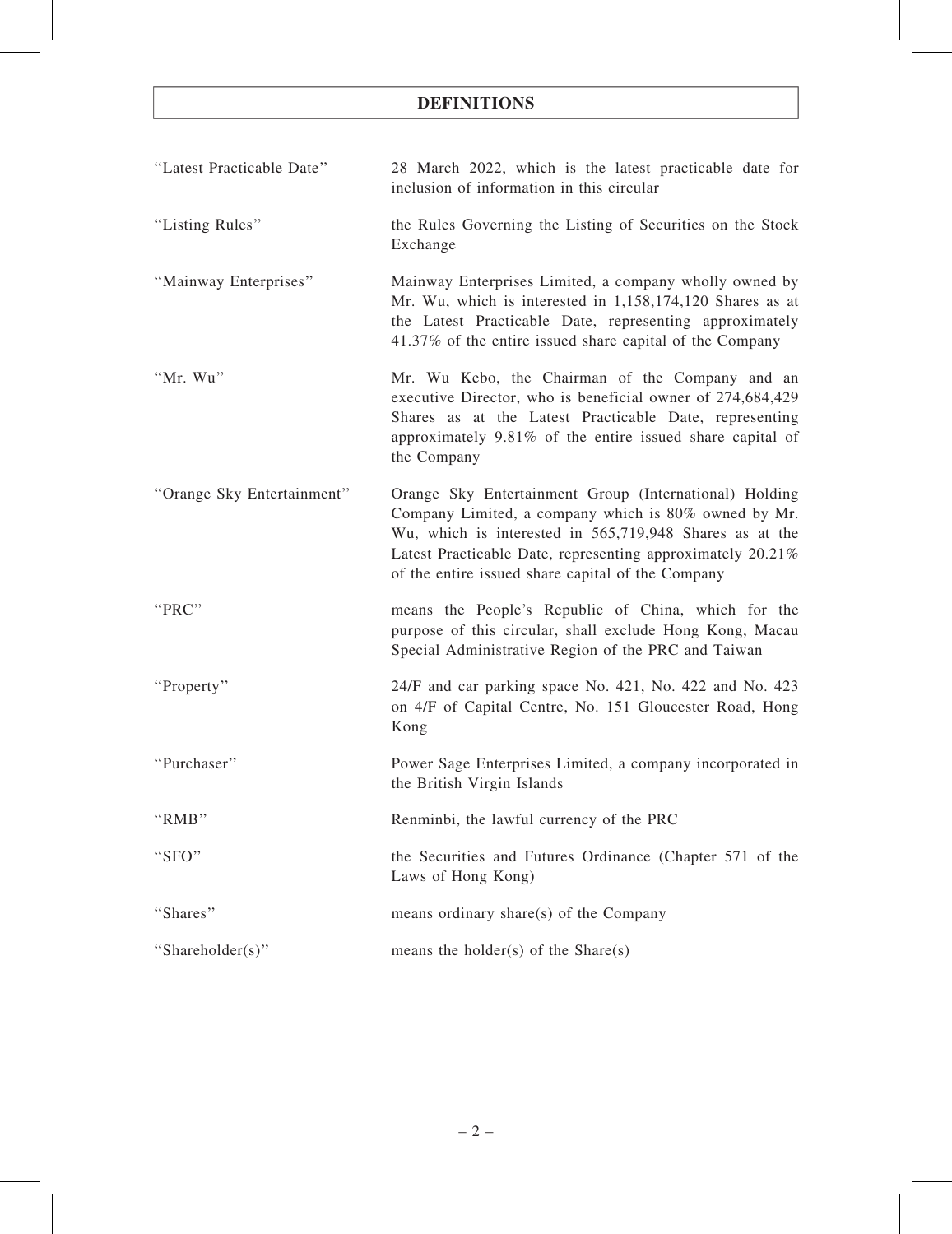## DEFINITIONS

| "Skyera International" | Skyera International Limited, a company wholly owned by<br>Mr. Wu, which is interested in 0 Shares as at the Latest<br>Practicable Date, representing 0.00% of the entire issued<br>share capital of the Company |
|------------------------|------------------------------------------------------------------------------------------------------------------------------------------------------------------------------------------------------------------|
| "SPA"                  | the sale and purchase agreement dated 7 December 2021<br>entered into between the Vendor and the Purchaser in<br>relation to the Disposal                                                                        |
| "Stock Exchange"       | The Stock Exchange of Hong Kong Limited                                                                                                                                                                          |
| "Valuation Report"     | the valuation report on the Property issued by Asset<br>Appraisal Limited on 31 March 2022                                                                                                                       |
| "Vendor"               | Golden Properties (Pacific) Limited, a company<br>incorporated in the British Virgin Islands and an indirect<br>wholly-owned subsidiary of the Company                                                           |
| $``\%"$                | per cent.                                                                                                                                                                                                        |

\* For identification purposes only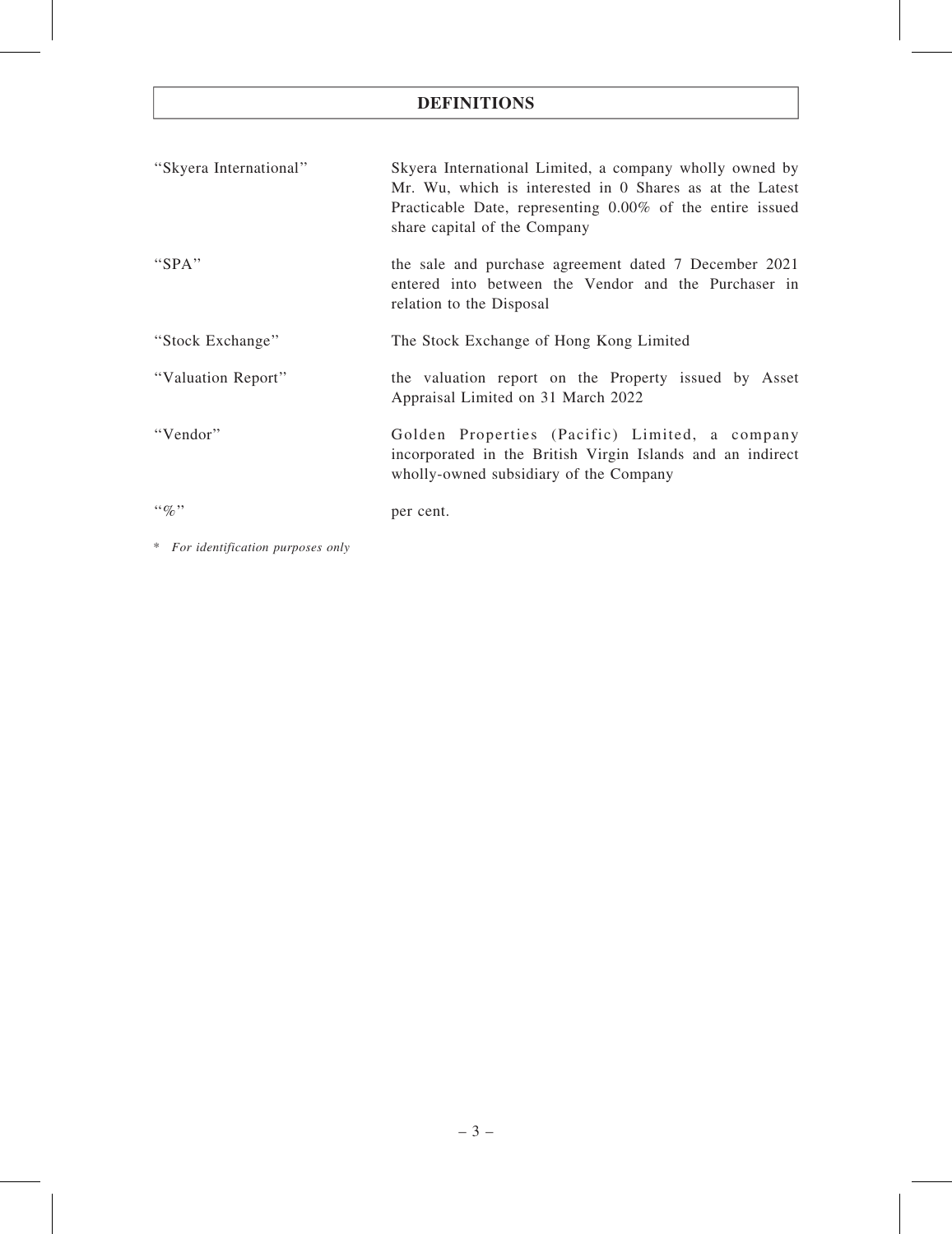



# **ORANGE SKY GOLDEN HARVEST ENTERTAINMENT (HOLDINGS) LIMITED**

**橙 天 嘉 禾 娛 樂( 集 團 )有 限 公 司**\*

**(Stock Code: 1132)** *(Incorporated in Bermuda with limited liability)*

Chairman and Executive Director: Mr. Wu Kebo

Executive Directors: Mr. Li Pei Sen Ms. Chow Sau Fong, Fiona Ms. Go Misaki Mr. Peng Bolun

Independent Non-executive Directors: Mr. Leung Man Kit Ms. Wong Sze Wing Mr. Fung Chi Man, Henry

Registered office: Clarendon House 2 Church Street Hamilton HM11 Bermuda

Principal Place of Business: 24th Floor Capital Centre 151 Gloucester Road Wan Chai Hong Kong

31 March 2022

To the Shareholders

Dear Sir or Madam,

## MAJOR TRANSACTION IN RELATION TO DISPOSAL OF PROPERTY

### INTRODUCTION

Reference is made to the Announcement of the Company dated 7 December 2021 (after trading hours) in relation to the Disposal.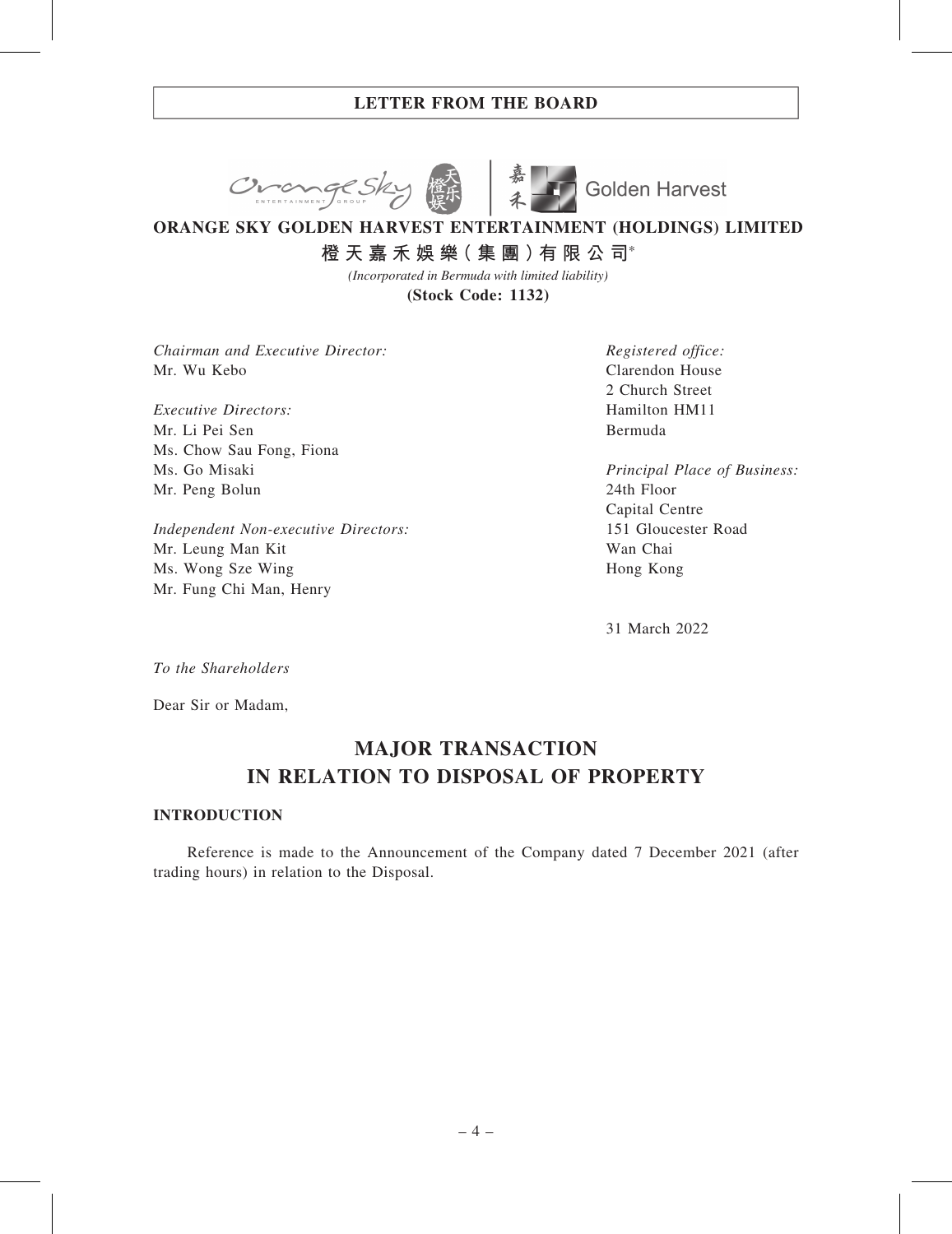The Board announces that on 7 December 2021 (after trading hours), the Vendor, an indirect wholly-owned subsidiary of the Company and the Purchaser (an Independent Third Party of the Company), entered into the SPA, pursuant to which the Vendor has agreed to sell and the Purchaser has agreed to purchase the Property at the Consideration of HK\$225,000,000. Pursuant to the SPA, the Property will be sold with vacant possession, on an "as is" basis and in the physical state and condition as it stands.

The purpose of this circular is to provide you with, among other things, further details of the SPA and such other information as required under the Listing Rules.

#### THE SPA

The principal terms of the SPA are set out below:

| Date     | 7 December 2021 (after trading hours)                                                                                     |  |  |  |
|----------|---------------------------------------------------------------------------------------------------------------------------|--|--|--|
| Parties  | Golden Properties (Pacific) Limited, as the Vendor Power Sage<br>Enterprises Limited, as the Purchaser                    |  |  |  |
| Property | $24/F$ and car parking space No. 421, No. 422 and No. 423 on 4/F of<br>Capital Centre, No. 151 Gloucester Road, Hong Kong |  |  |  |

To the best of the Directors' knowledge, information and belief and having made all reasonable enquiries, the Purchaser and its ultimate beneficial owner(s) are Independent Third Parties. The Vendor was only acquainted with the Purchaser through an agent and had no direct contact with the Purchaser and its ultimate beneficial owner(s). Accordingly, the Directors are not aware of the identity of the ultimate beneficial owner(s) of the Purchaser.

To the best of the directors' knowledge, information and belief having made all reasonable enquiry, there is, and in the past twelve months, there has been, no material loan arrangement between (a) the Purchaser, any of its directors and legal representatives and/or any ultimate beneficial owner(s) of the Purchaser who can exert influence on the Transaction; and (b) the Company, any connected person at the Company's level and/or any connected person at the subsidiary level (to the extent that such subsidiary/subsidiaries is/are involved in the Transaction).

#### **CONSIDERATION**

The Consideration of HK\$225,000,000 was determined after arm's length negotiations between the Vendor and the Purchaser on normal commercial terms with reference to the prevailing market price of properties in similar properties in nearby location.

HK\$22,500,000, being the deposits, have been paid by the Purchaser to the Vendor's solicitors as stakeholders as of the date of the SPA. The Purchaser shall pay to the Vendor HK\$202,500,000 in cash, representing the remaining balance of the Consideration upon Completion on or before 29 April 2022.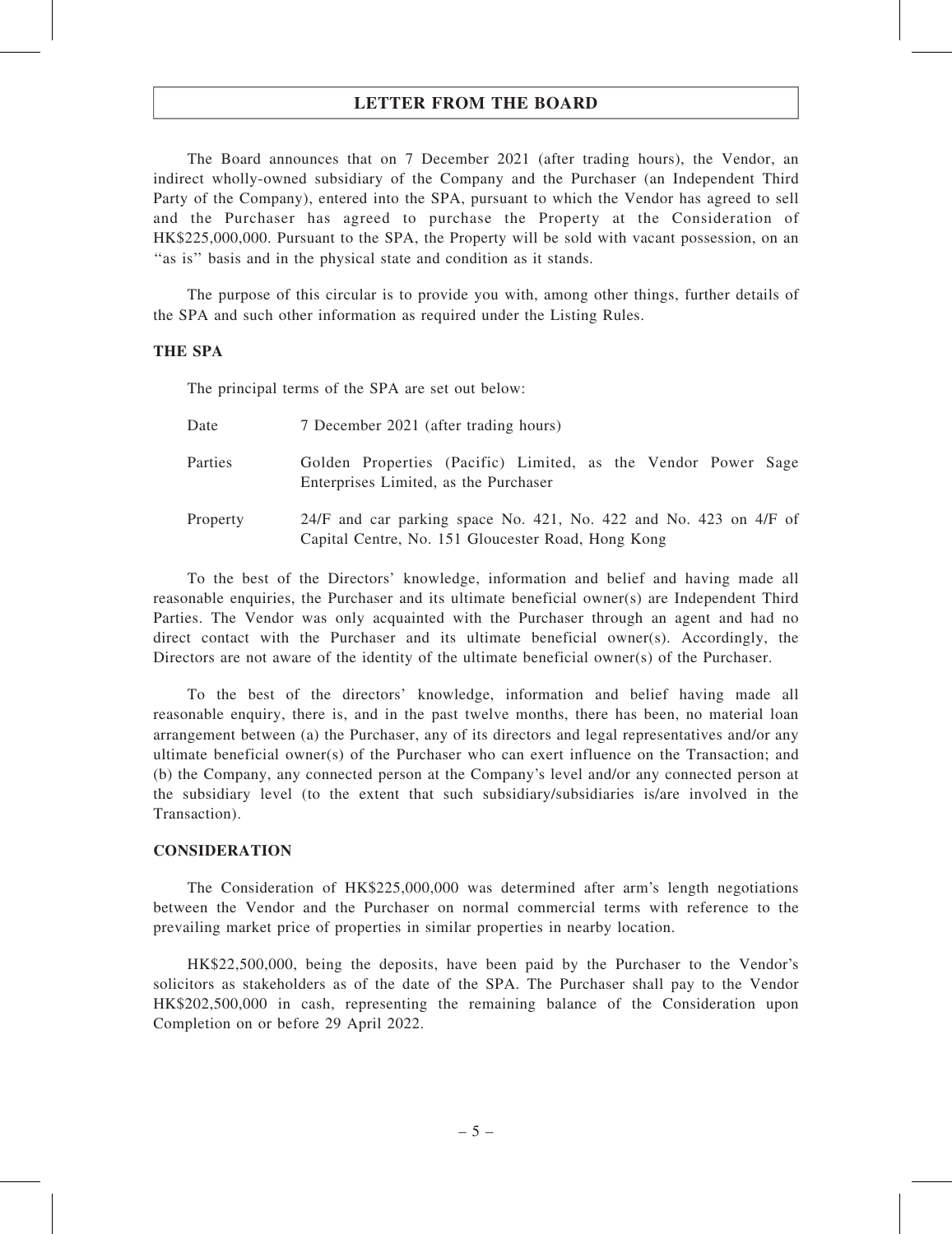The Directors believe that the Consideration is fair and reasonable and in the interests of the Company and the Shareholders as a whole.

#### **COMPLETION**

Completion shall take place on or before 29 April 2022.

If the Purchaser shall fail to complete the purchase in accordance with any of the terms and conditions of the SPA (other than due to the default of the Vendor), (i) all sums paid by the Purchaser by way of deposits to the Vendor shall be forfeited by the Vendor, (ii) the Vendor may terminate the SPA without the need to complete the Disposal and (iii) upon the termination of the SPA, the Vendor may resell the Property and on such resale, any deficiency in price shall be made good to the Vendor and all reasonable expenses in respect of such resale shall be borne by the Purchaser. If the Vendor shall fail to complete the Disposal in accordance with the terms and conditions of the SPA (other than due to the default of the Purchaser), (i) all deposits paid by the Purchaser to the Vendor shall be returned to the Purchaser, (ii) the Purchaser shall be entitled to recover from the Vendor damages which the Purchaser may sustain by reason of such failure on the part of the Vendor and (iii) the Purchaser may terminate the SPA without the need to complete the Disposal.

#### **OTHERS**

If any restriction (including any hospitalisation, isolation or quarantine order) under the Prevention and Control of Disease Ordinance (Cap. 599) (the "**PCDO**") and its subsidiary regulations or other similar legislation or government policy is imposed on the directors of the Vendor or the Purchaser causing quorum of a directors' meeting not being able to be constituted, or the business of either of their respective solicitors is suspended pursuant to PCDO, the Public Order Ordinance (Cap. 245) or their respective subsidiary regulations or other similar legislation/government policy, the date of the Completion Date shall be deferred to the 7th working day after such restriction is ended or business of such solicitors is resumed (as the case may be).

#### INFORMATION ON THE COMPANY AND THE VENDOR

The Company is an investment holding company incorporated in Bermuda. The Company and its subsidiaries and its joint venture principally engaged in theatrical exhibition, cinema operation, film, video and television production and distribution business in Hong Kong, Taiwan and Singapore, and live entertainment in the PRC. The Vendor is an indirect whollyowned subsidiary of the Company and is an investment holding company incorporated in the British Virgin Islands.

#### INFORMATION ON THE PURCHASER

The Purchaser is a company incorporated in the British Virgin Islands and principally engaged in investment holding. To the best knowledge, information and belief of the Directors having made all reasonable enquiries, the Purchaser is an Independent Third Party. The Vendor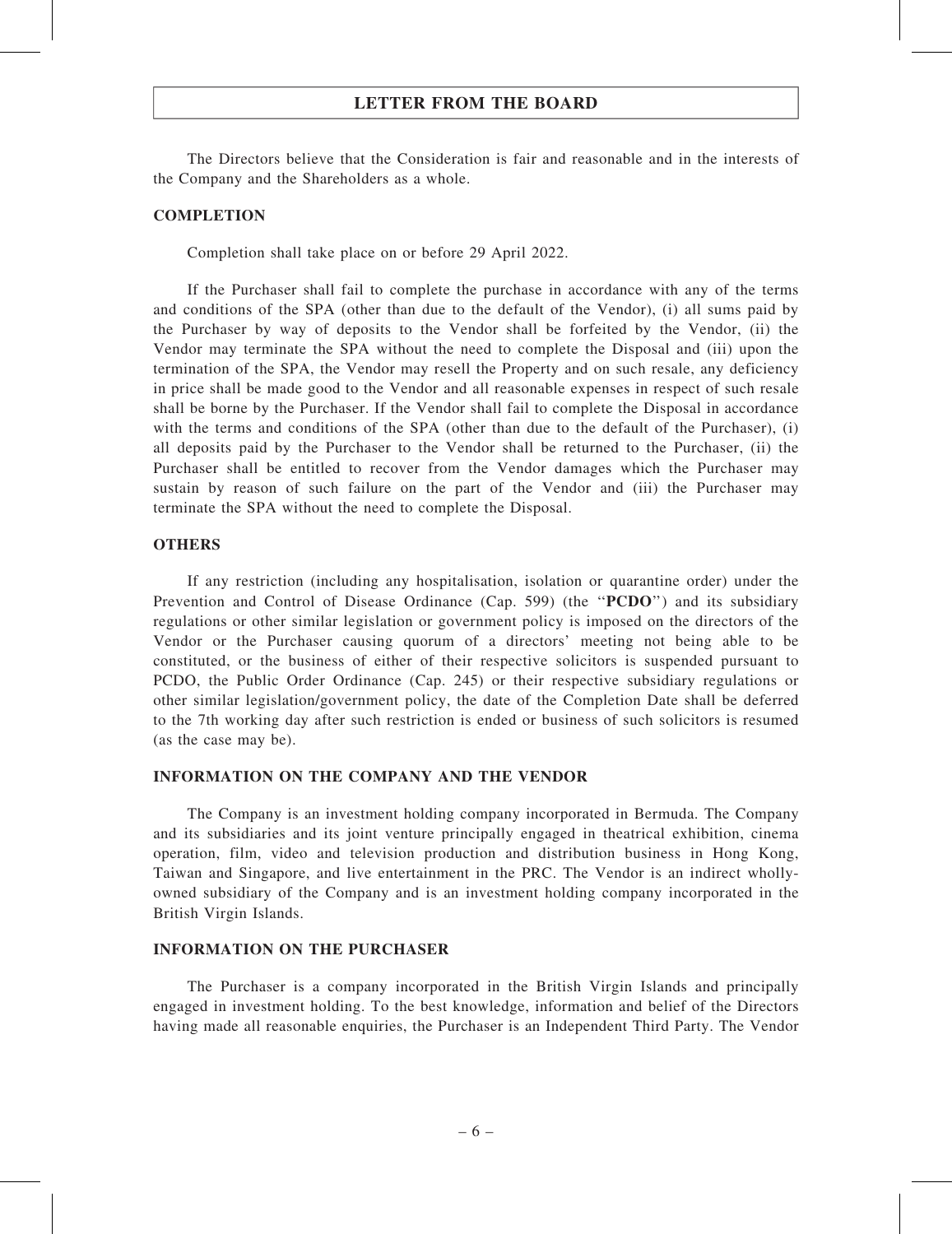was only acquainted with the Purchaser through an agent and had no direct contact with the Purchaser and its ultimate beneficial owner(s). Accordingly, the Directors are not aware of the identity of the ultimate beneficial owner(s) of the Purchaser.

#### FINANCIAL EFFECT OF THE DISPOSAL AND INTENDED USE OF PROCEEDS

Pursuant to the Valuation Report set out in Appendix II, the market value of the Property as at 30 November 2021 is valued at HK\$220,000,000. As at 30 November 2021, the unaudited carrying value of the Property was HK\$161,036,000. The Group expects to record a gain of approximately HK\$61,024,000 (after deducting relevant transaction costs of approximately HK\$2,940,000 for the Disposal, and subject to adjustment and audit) from the Disposal. This amount is calculated based on the difference between the net consideration of the Disposal (after deducting the related transaction costs) and the carrying value of the Property as at 30 November 2021, which is expected to accrue to the Group upon Completion. The actual gain or loss to be recorded by the Company can only be ascertained when the net book values of the Property and the incidental transaction costs are determined upon Completion and will be subject to audit. The Company intended to use the full amount of the net proceeds from the Disposal to repay debts of the Group. Save as disclosed above, the Disposal will not have any material adverse impact on the earnings and assets and liabilities of the Group.

#### REASONS AND BENEFITS OF THE DISPOSAL

The Board has been assessing the property market in Hong Kong and reviewing the Group's options over the Property as held by the Group. In view of the prospects of the property market and economy in Hong Kong and taking into consideration the current financial position of the Group, the Directors consider that the Disposal represent an opportunity for the Group to realise the appreciated value of the Property and to repay debts of the Group for enhancing the financial position of the Group.

Having considered the above, the Board considers that the terms of the Disposal are on normal commercial terms, fair and reasonable and are in the best interests of the Company and the Shareholders as a whole.

#### LISTING RULES IMPLICATIONS

As one or more of the applicable percentage ratios for the Disposal exceeds 25% but is less than 75%, the Disposal constitutes a major transaction for the Company under Chapter 14 of the Listing Rules. Accordingly, the Disposal is subject to the reporting, announcement, circular and Shareholders' approval requirements under Chapter 14 of the Listing Rules.

To the best of the knowledge, information and belief of the Directors, having made all reasonable enquiries, as at the Latest Practicable Date, no Shareholder has a material interest in the Disposal and therefore no Shareholder would be required to abstain from voting on the proposed resolutions to approve the SPA, and the transactions contemplated thereunder in a general meeting of the Shareholders.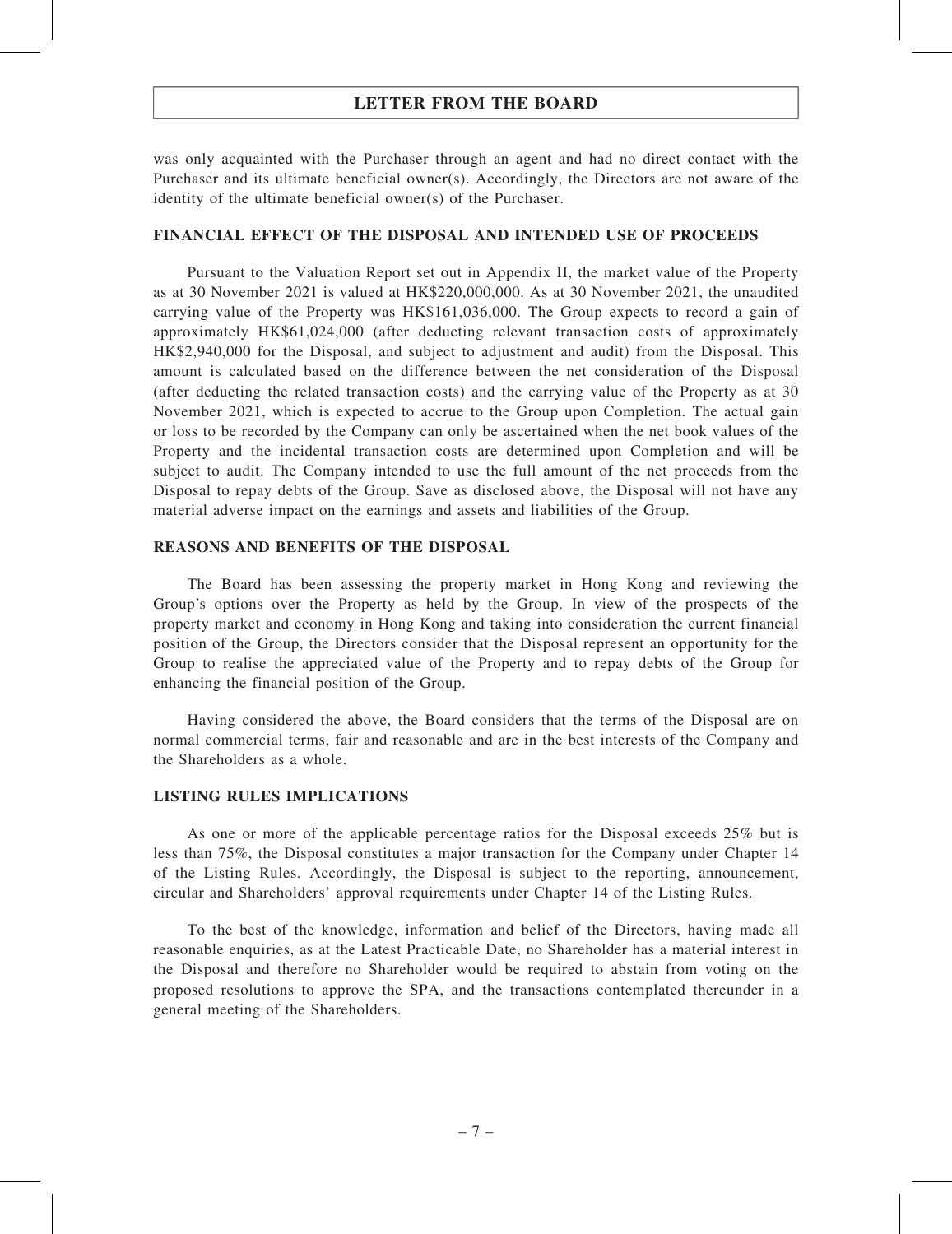#### WRITTEN SHAREHOLDERS' APPROVAL

The Company obtained written shareholders' approval for the Disposal from a closely allied group of Shareholders, holding in aggregate approximately 71.39% of the entire issued share capital in the Company on 2 December 2021, pursuant to Rule 14.44 of the Listing Rules in lieu of holding a general meeting for the purpose of approving the Disposal. Such closely allied group of Shareholders consists of: (i) Mr. Wu, the chairman and an executive Director of the Company; (ii) Skyera International, (iii) Mainway Enterprises, (iv) Orange Sky Entertainment and (v) Cyber International.

#### RECOMMENDATION

Having taken into account the reasons and the benefits of the Disposal as set out in this Letter from the Board above, the Board considers that the terms of the SPA, which have been reached after arm's length negotiations between the Vendor and the Purchaser, are on normal commercial terms, fair and reasonable, and is in the interests of the Company and the Shareholders as a whole. Accordingly, if a general meeting were to be convened, the Board would recommend the Shareholders to vote in favour of the ordinary resolution to approve the SPA and the transactions contemplated thereunder at such general meeting.

#### ADDITIONAL INFORMATION

Your attention is also drawn to the additional information set out in the Appendices on this circular.

> Yours faithfully, By order of the Board Orange Sky Golden Harvest Entertainment (Holdings) Limited Cheung Hei Ming Company Secretary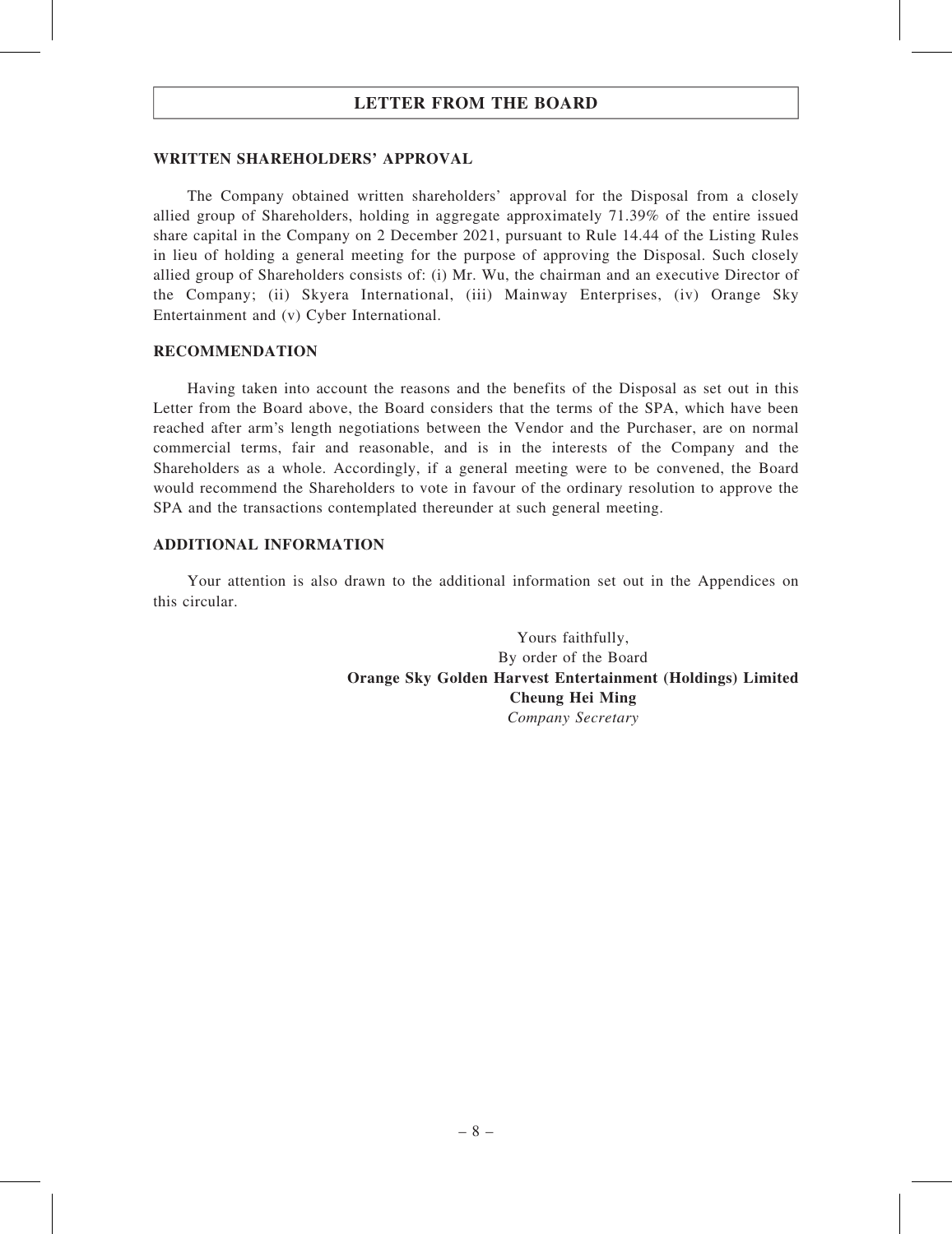#### SUMMARY OF FINANCIAL INFORMATION

The audited consolidated financial statements of the Group for each of the three years ended 31 December 2020, 2019 and 2018 and the unaudited consolidated financial statements of the Group for the six months ended 30 June 2021 together with the relevant notes thereto are disclosed in the following documents, which have been published on the websites of the Stock Exchange (http://www.hkexnews.hk) and the Company (<http://www.osgh.com.hk>):

. interim report of the Company for the six months ended 30 June 2021, on pages 12 to 48:

https://www1.hkexnews.hk/listedco/listconews/sehk/2021/0929/2021092900223.pdf

. annual report of the Company for the year ended 31 December 2020, on pages 88 to 157:

https://www1.hkexnews.hk/listedco/listconews/sehk/2021/0429/2021042902307.pdf

. annual report of the Company for the year ended 31 December 2019, on pages 76 to 149:

https://www1.hkexnews.hk/listedco/listconews/sehk/2020/0428/2020042801971.pdf

. annual report of the Company for the year ended 31 December 2018, on pages 68 to 200:

https://www1.hkexnews.hk/listedco/listconews/sehk/2019/0425/ltn201904251840.pdf

### WORKING CAPITAL

As at 31 December 2021, the Group had net current liabilities of HK\$424,445,000, primarily as a result of bank loans amounting to HK\$1,062,128,000 classified as current liabilities, as the Group did not fulfill certain financial covenants under the Group's banking facilities. If the Group were to breach the covenants, the drawn down facilities would become payable on demand, upon demanded by majority lenders. The Group's ability to meet these liquidity requirements depends on its ability to generate sufficient net cash inflows from future operations and/or other sources.

As at 31 December 2021, the Group had cash and cash equivalents and pledged bank deposits totalling HK\$745,369,000 which are insufficient to fully repay those bank loans if the lenders exercise the repayable on demand clause unless the Group is able to generate sufficient net cash inflows from its operations and/or other sources.

The Directors have been taking various actions to improve the Group's liquidity, which include:

(a) implementing various strategies to improve the Group's exhibition, distribution and production income to generate additional operating cash inflows;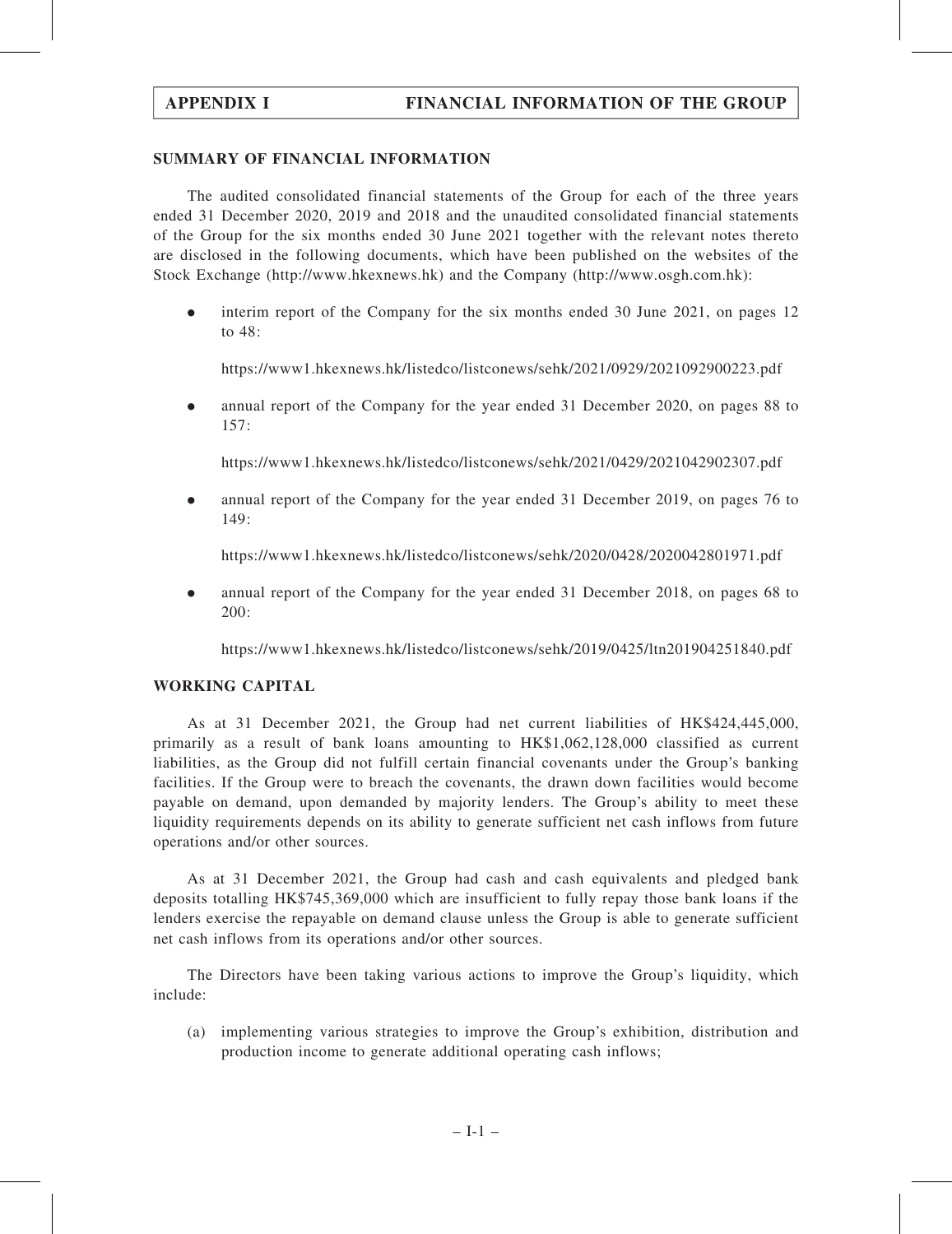- (b) the Group has obtained commitment letters from certain existing banks lenders and is in the process to enter into a facility agreement for a term loan of HK\$573,000,000 to early refinance the existing banking facility; and
- (c) disposal of the Group's properties, including entering into the SPA in relation to the Disposal for a consideration of HK\$225,000,000 with Completion scheduled on or before 29 April 2022.

As such, the Directors are of the opinion that, assuming the success of measures (b) and (c) mentioned above and after taking into account the internal resources, the present and expected available financing facilities, the Group has sufficient working capital for its present requirements for at least the next 12 months from the date of this circular. If in the event that the Group is unable to obtain sufficient cash sources through measures (b) or (c) mentioned above or other alternative measures or sources despite the above efforts, based on the current assessment, the Group may not have sufficient working capital for its present requirements for at least the next 12 months from the date of this circular.

### 1. STATEMENT OF INDEBTEDNESS

At the close of business on 28 February 2022, being the latest practicable date for the purpose of ascertaining information contained in this statement of indebtedness prior to the printing of this circular, the details of the Group's indebtedness are as follows:

### Bank borrowings

As at 28 February 2022, the Group had aggregate outstanding bank borrowings of approximately HK\$1,027,384,000, details of which are set out below:

HK\$

Bank borrowings — secured and guaranteed 1,027,384,000

The bank borrowings granted to the Group were secured by pledged cash, an office property, two commercial properties and the equity interests in four subsidiaries of the Company.

### Lease liabilities

After the initial recognition of right-of-use assets and lease liabilities as at 1 January 2019, the group as a lessee is required to recognise interest expense accrued on the outstanding balance of the lease liabilities over the lease term. As at 28 February 2022, the Group had lease liabilities with outstanding principal amount of approximately HK\$708,608,000.

Save as aforesaid and apart from intra-group liabilities and normal trade payables, at the close of business on 28 February 2022, the Group did not have any material mortgages, charges, debentures, loan capital, debt securities, term loans, bank overdrafts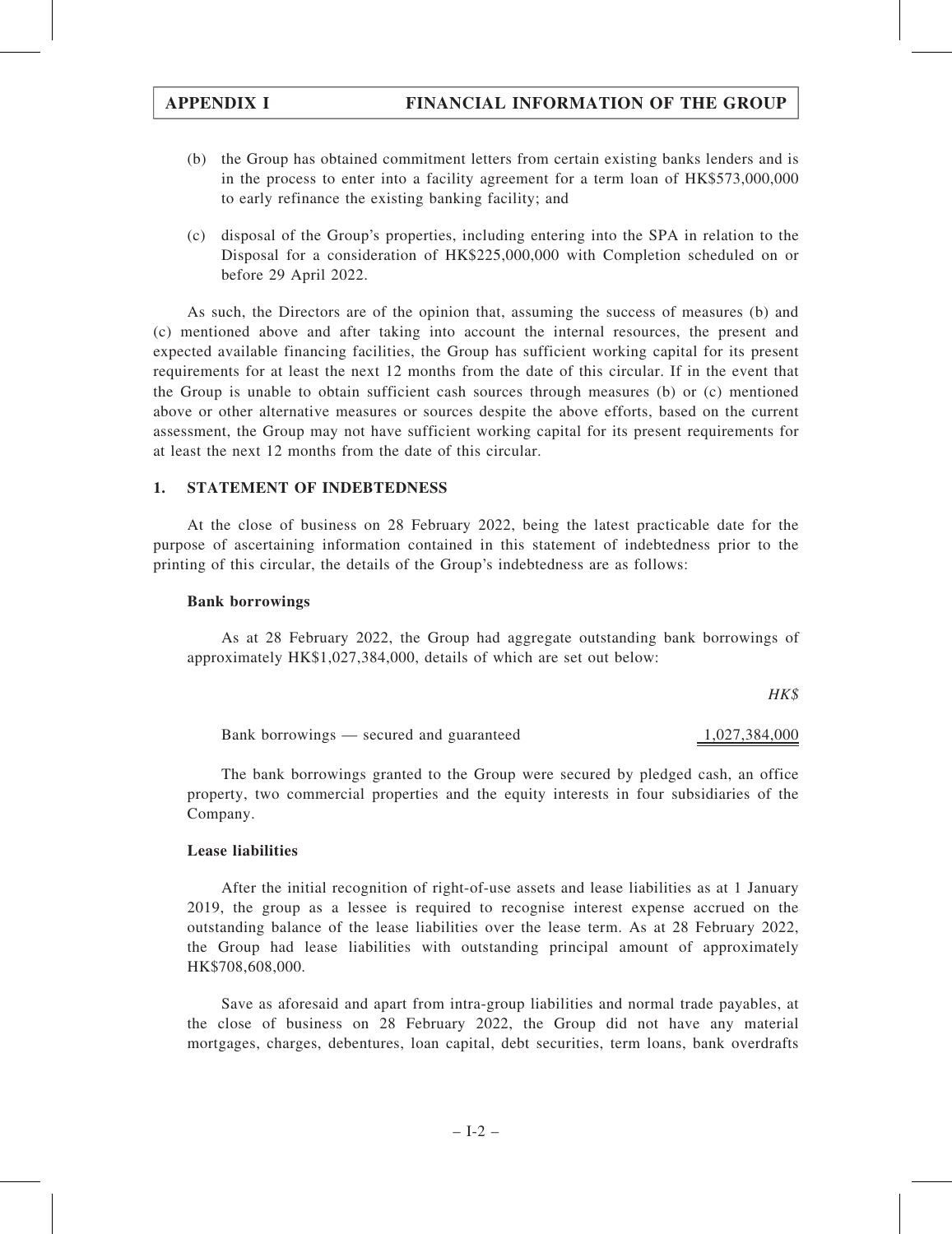or other similar indebtedness, finance lease or hire purchase commitments, liabilities under acceptance (other than normal trade payables) or acceptance credits, guarantee or other material contingent liabilities.

#### FINANCIAL AND TRADING PROSPECT OF THE GROUP

COVID-19 remained an unprecedented challenge to worldwide economy since 2020, and the film and cinema industry is undoubtedly one of the worst hit segments. While the Group received financial support from governments and landlords over the course of 2020 and 2021, but in order for cinemas to recover to become a sustainable operation, further subsidy and rental rebate is necessary.

As shown in the improvement in box office and admissions during the first half of 2021, the Group is confident that cinemas will remain a vital form of entertainment worldwide once COVID-19 restrictions alleviate and blockbuster movie returns. The Group will strategise to maximise non-film income by increasing merchandise sales, food and beverage offerings, and event organising to increase overall profitability.

In the PRC, the Group has signed cooperation agreements with local PRC governments in Suzhou and Xian to operate 4 stages and bring in unique live performances that marries advanced stage technology from Europe, local Chinese stories, created by renowned talents from all over the world, dedicated to providing a stunning theatrical experience to local audience. The Group will be responsible for the content creation and operation of the theatres and not be responsible for the capital expenditures in relation to the building of the theatre infrastructure. The unique business model allows the Group to venture into the traditionally asset heavy theatre operations with relatively modest investment.

In Hong Kong, the Group will continue to explore opportunities to further expand our cinema network. Riding on the success of alternative contents in previous years, particularly live broadcasting of Japanese and Korean mini-concerts, the Group is exploring possibility to expand into live entertainment businesses locally. At the same time, the Group is dedicated to look for investment opportunities in quality film and/or distribution projects in the territory. The Group is of the view that successful COVID-19 containment measures in Hong Kong and improvement in overall consumer confidence against releases of Hollywood blockbusters will lead to rapid increase in cinema admissions in 2022 notwithstanding recent developments from the Omicron outbreak.

In Singapore, the Group will continue to grow by actively pursuing suitable cinema sites. The Group is dedicated to maintain high quality services in regular and Gold Class auditoriums and to introduce creative product offerings such as toys merchandise to its customers. Golden Village will continue to look for new opportunities to further strengthen its cinema network to solidify its market leadership position and obtain further synergy from the leading market shares.

In Taiwan, Vie Show will continue to expand its cinema network with a stable pipeline of potential sites to be opened in the coming years, supplemented by further diversification into film productions and distributions, as well as food and beverage businesses.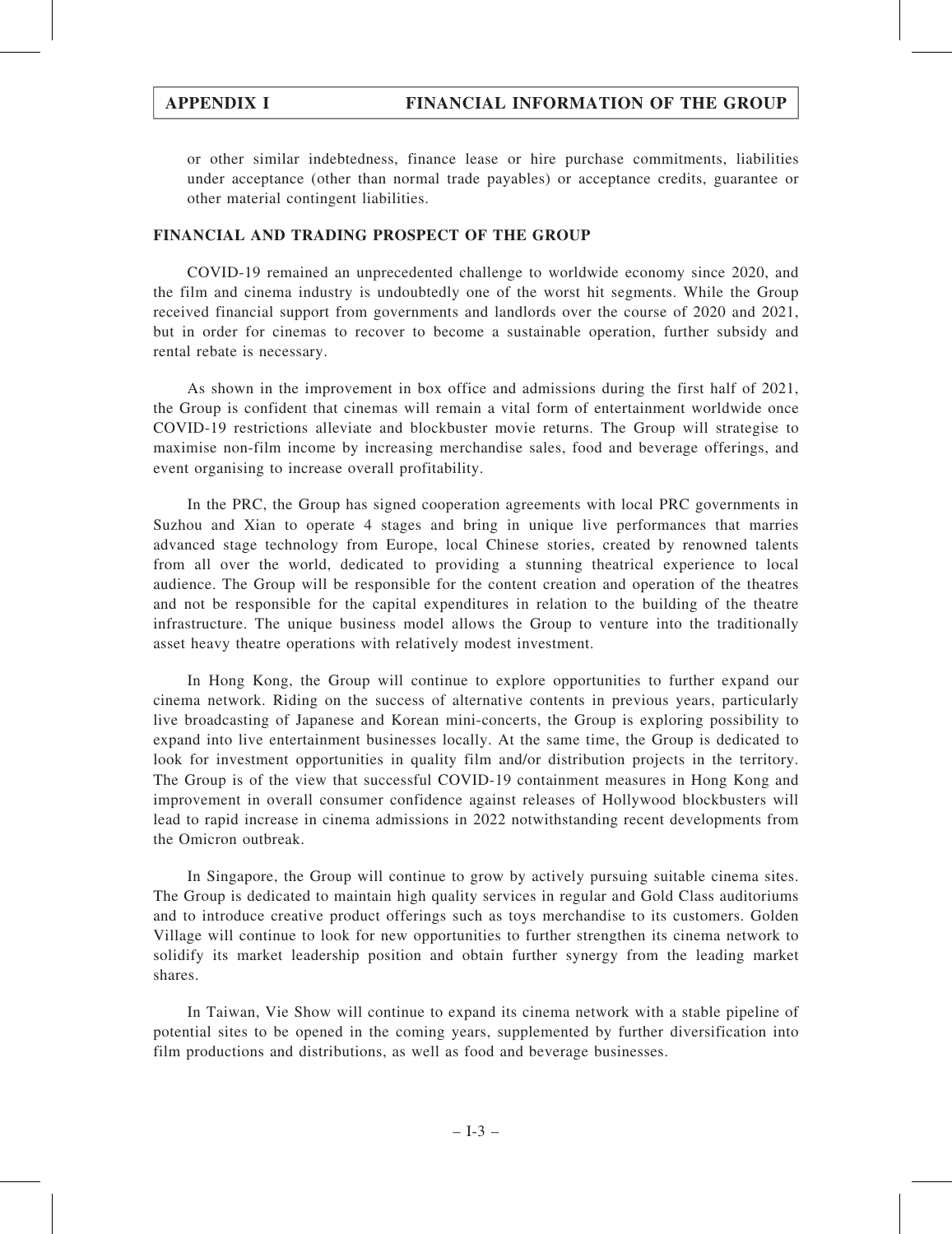Looking ahead, the Group will continue to actively seek investment opportunities in the regional media, entertainment, technology and lifestyle sectors that are related and/or creating synergies to the Group's existing businesses. The Group's strong liquidity on hand also allowed us to explore opportunistic acquisitions of fellow regional players, and development of new business in entertainment, technology and lifestyle industries that would create synergies to the Group and add values to the Shareholders.

### MATERIAL CHANGE

The Directors were not aware of any material adverse change in the financial or trading position of the Group since 31 December 2020 (being the date to which the latest published audited financial statements of the Company have been made up) and up to and including the Latest Practicable Date.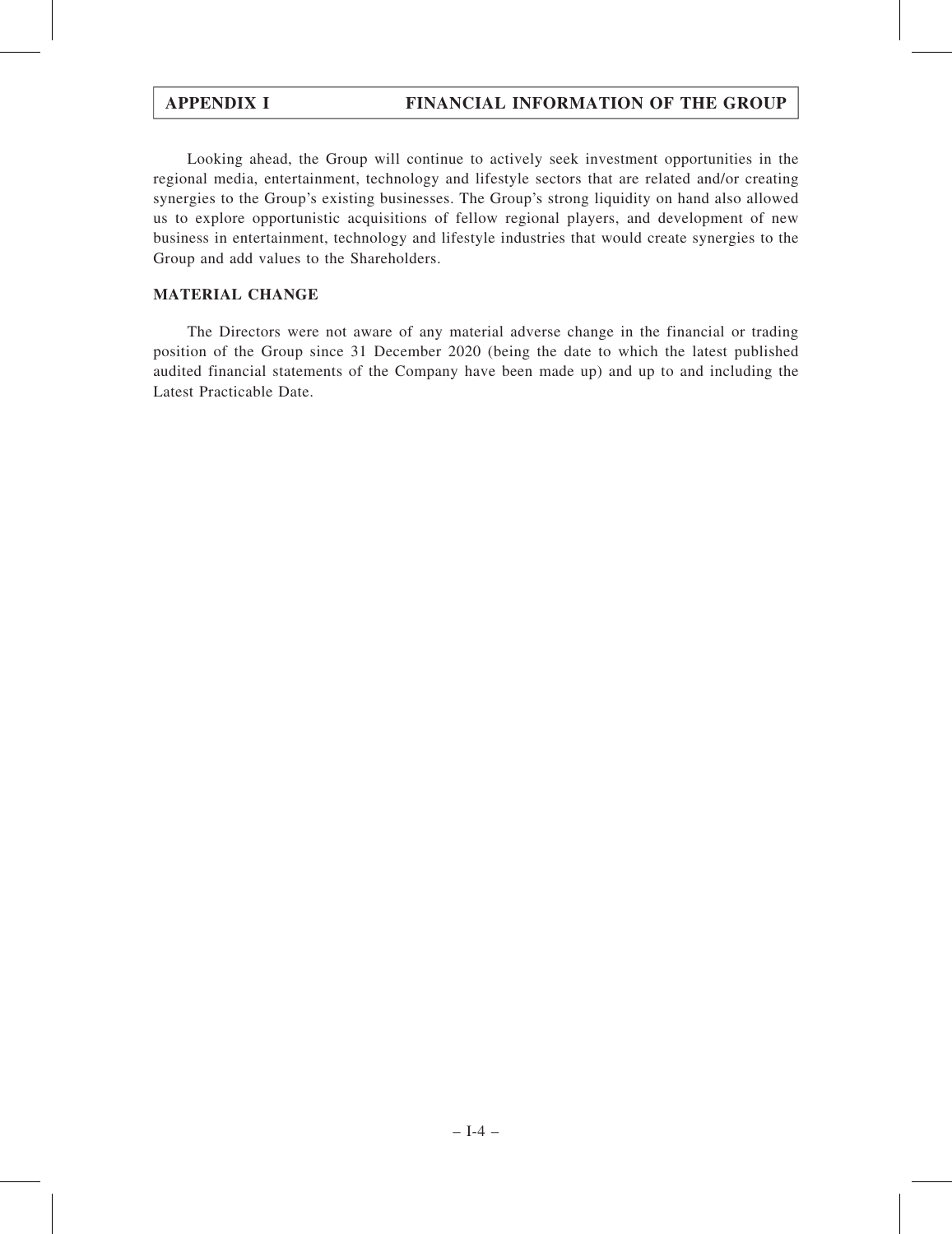The following is the text of a letter and valuation certificate, prepared for the purpose of incorporation in this circular received from Asset Appraisal Limited, an independent valuer, in connection with its valuation of the Property as at 31 December 2021.



Rm 901, 9/F., On Hong Commercial Building 145 Hennessy Road, Wanchai, Hong Kong 香港灣仔軒尼詩道145號安康商業大廈9字樓901室 Tel : (852) 2529 9448 Fax : (852) 3521 9591

31 March 2022

The Board of Directors Orange Sky Golden Harvest Entertainment (Holdings) Limited 24/F, Capital Centre No. 151 Gloucester Road Wanchai Hong Kong

Dear Sirs,

### Re: Valuation of the whole of 24th Floor, Car Parking Space Nos. 421, 422 and 423 on 4th Floor, Capital Centre, No. 151 Gloucester Road, Wanchai, Hong Kong

In accordance with the instructions from Orange Sky Golden Harvest Entertainment (Holdings) Limited (the ''Company'') to value the captioned property interests (the ''Property'') situated in Hong Kong, we confirm that we have carried out inspection of the Property, made relevant enquiries and obtained such further information as we consider necessary for the purpose of providing you with our opinion of the market value of the Property as at 31 December 2021 (the "date of valuation").

### BASIS OF VALUATION

Our valuation of the Property represents the market value which is defined as ''the estimated amount for which an asset or liability should exchange on the valuation date between a willing buyer and a willing seller in an arm's length transaction, after proper marketing where the parties had each acted knowledgeably, prudently and without compulsion''.

### TITLESHIP

We have caused searches to be made at the Hong Kong Land Registry for the Property. However, we have not verified ownerships of the Property or to verify the existence of any amendments which do not appear on the registration details retrieved by us from the Hong Kong Land Registry. All registration details have been disclosed herein for reference only. We do not accept liability for any interpretation that we have placed on such registration details which is more properly within the sphere of the legal advisers. No responsibility is assumed for any legal matters concerning legal title to the Property set out in this report.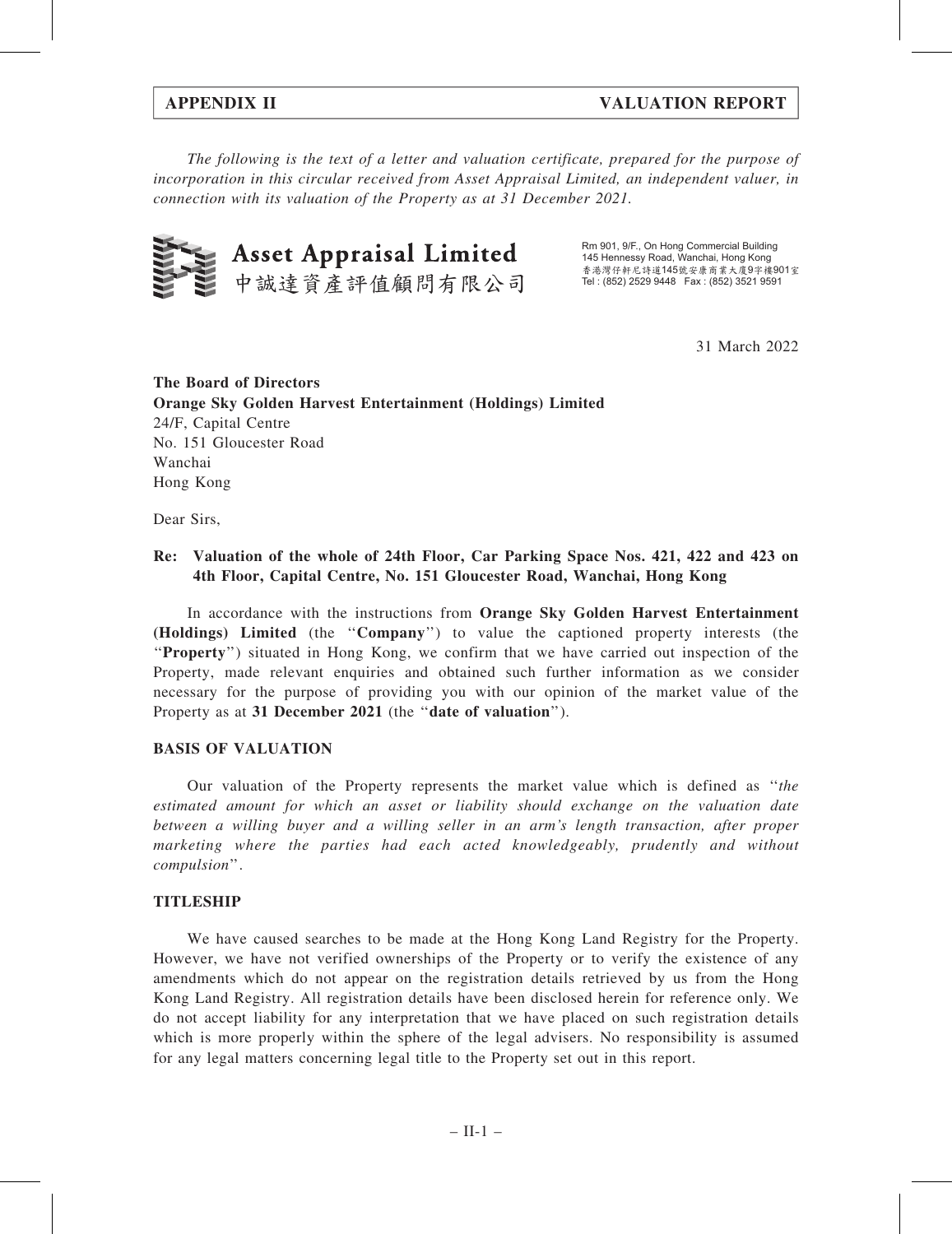#### VALUATION METHODOLOGY

The Property is valued by the comparison method where comparison based on prices realised or market prices of comparable properties is made. Comparable properties of similar size, character and location are analysed and carefully weighed against all the respective advantages and disadvantages of each property in order to arrive at a fair comparison of capital values.

#### ASSUMPTIONS

Our valuation has been made on the assumption that the Group sell the Property on the market in their existing states without the benefit of deferred terms contracts, leaseback, joint ventures, management agreements or any similar arrangement which would serve to affect the value of the Property.

As the Property is held by the owner by means of long term Government lease, we have assumed that the owner has a free and uninterrupted right to use the Property for the whole of the unexpired term of its Government Lease.

Other special assumptions for our valuation (if any) would be stated out in the footnotes of the valuation certificate attached herewith.

#### LIMITING CONDITIONS

No allowance has been made in our report for any charges, mortgages or amounts owing on the Property nor for any expenses or taxation which may be incurred in effecting a sale. Unless otherwise stated, it is assumed that the Property is free from encumbrances, restrictions and outgoings of an onerous nature, which could affect its value.

We have relied to a very considerable extent on the information given by the Group and have accepted advice given to us on such matters as tenure, planning approvals, statutory notices, easements, particulars of occupancy, lettings, and all other relevant matters.

We have not carried out detailed site measurements to verify the correctness of the floor areas in respect of the Property but have assumed that the areas shown on the documents and official plans handed to us are correct. All documents and contracts have been used as reference only and all dimensions, measurements and areas are approximations.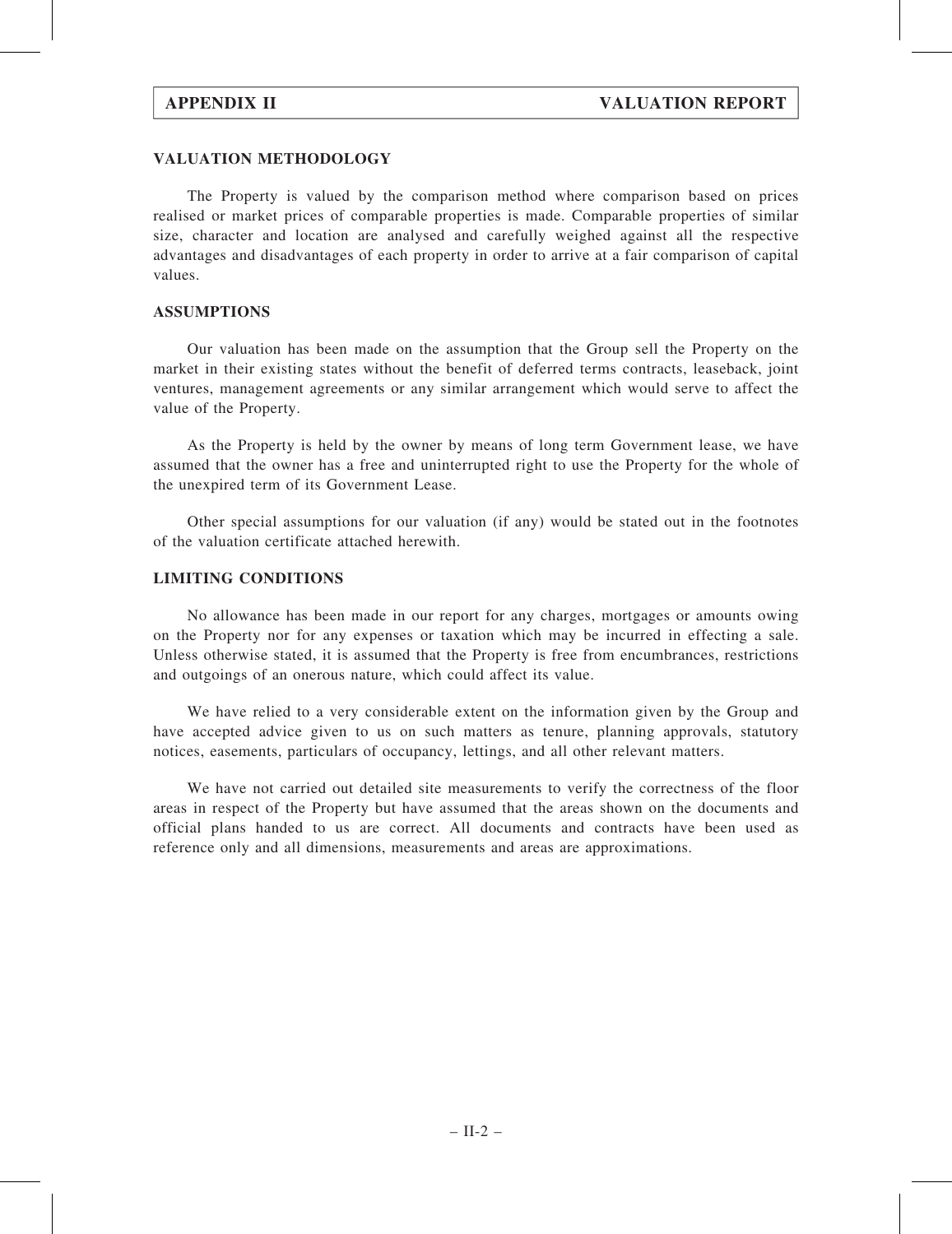The Property was last inspected on 1 December 2021 by the undersigned. She has inspected the exterior and, where possible, the interior of the buildings and structures of the Property. However, no structural survey has been made for them. We are not, however, able to report whether the buildings and structures inspected by us are free of rot, infestation or any structural defect. No test was carried out on any of the building services and equipment. During the site inspection, he has ascertained the following matters of the Property as at the date of site inspection:

- . the general environment and development conditions of the area in which the Property is situated;
- . the existing use of the Property;
- the occupancy of the Property;
- the facilities provided by the Property;
- the existence of any non-conformity use within the Property;
- . the repair and maintenance conditions of the Property; and
- . the existence of any closure order and resumption order affixed to the Property.

The market value estimate contained within this report specifically excludes the impact of environmental contamination resulting from abnormal soil movement or other causes. It is recommended that the reader of this report consult a qualified environmental auditor for the evaluation of possible environmental defects, the existence of which could have a material impact on market value.

No soil analysis or geological studies were ordered or made in conjunction with this report, nor were any water, oil, gas, or other subsurface minerals use rights or conditions investigated.

We have had no reason to doubt the truth and accuracy of the information provided to us by the Group. We have also sought confirmation from the Group that no material factors have been omitted from the information supplied. We consider that we have been provided with sufficient information to reach an informed view, and we have no reason to suspect that any material information has been withheld.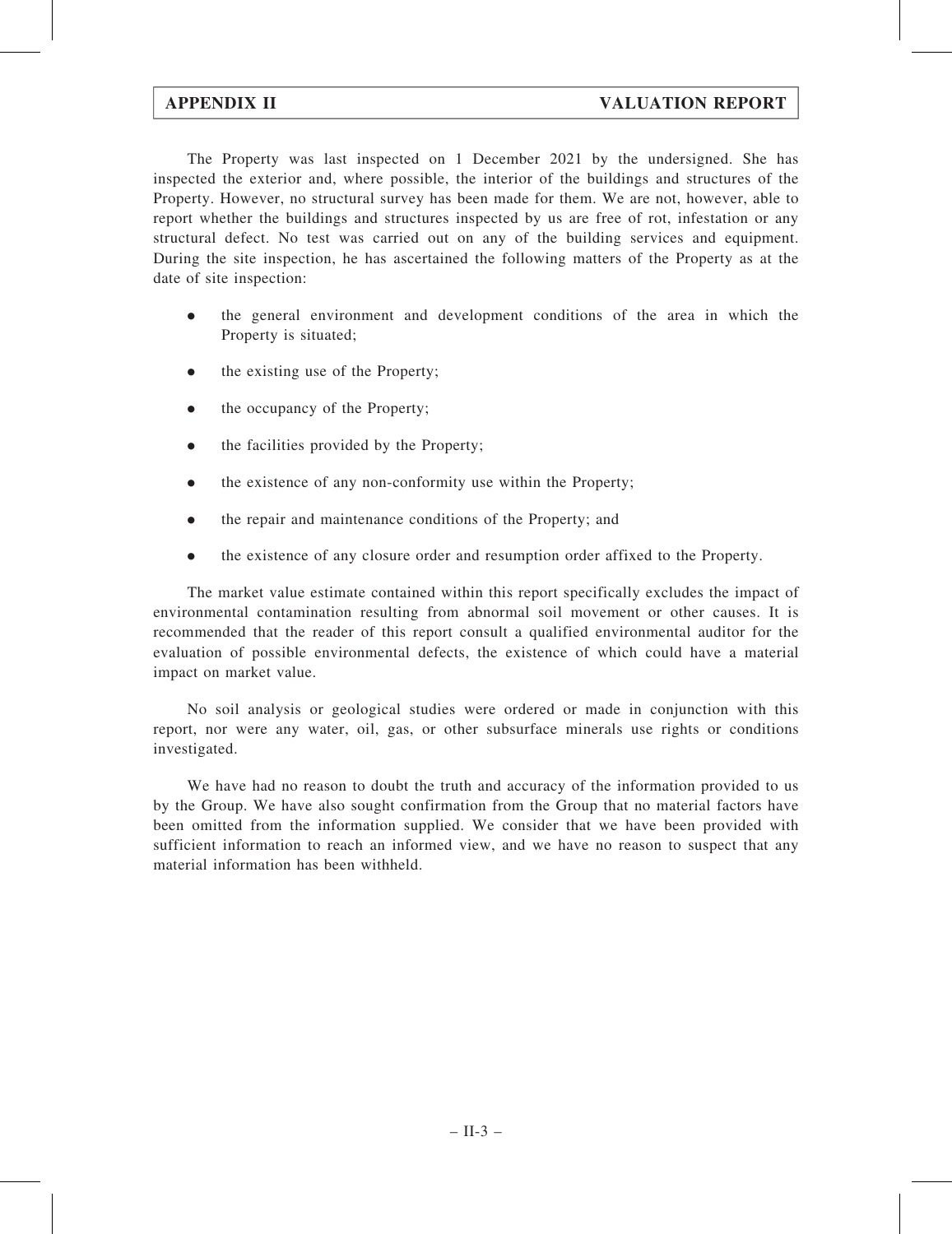In valuing the Property, we have complied with all the requirements contained in Chapter 5 of the Rules Governing the Listing of Securities issued by The Stock Exchange of Hong Kong Limited; the HKIS Valuation Standards (2020 Edition) published by The Hong Kong Institute of Surveyors.

We enclose herewith our valuation certificate.

Yours faithfully, for and on behalf of Asset Appraisal Limited

Sandra Lau MHKIS AAPI RPS(GP) Director

Sandra Lau is a member of the Hong Kong Institute of Surveyors, an Associate of the Australian Property Institute and a Registered Professional Surveyor in General Practice. She is on the list of Property Valuers for Undertaking Valuations for Incorporation or Reference in Listing Particulars and Circulars and Valuations in Connection with Takeovers and Mergers of the Hong Kong Institute of Surveyors, Registered Business Valuer under the Hong Kong Business Valuation Forum and has over 10 years' experience in valuation of properties in Hong Kong, in Macau and in the PRC.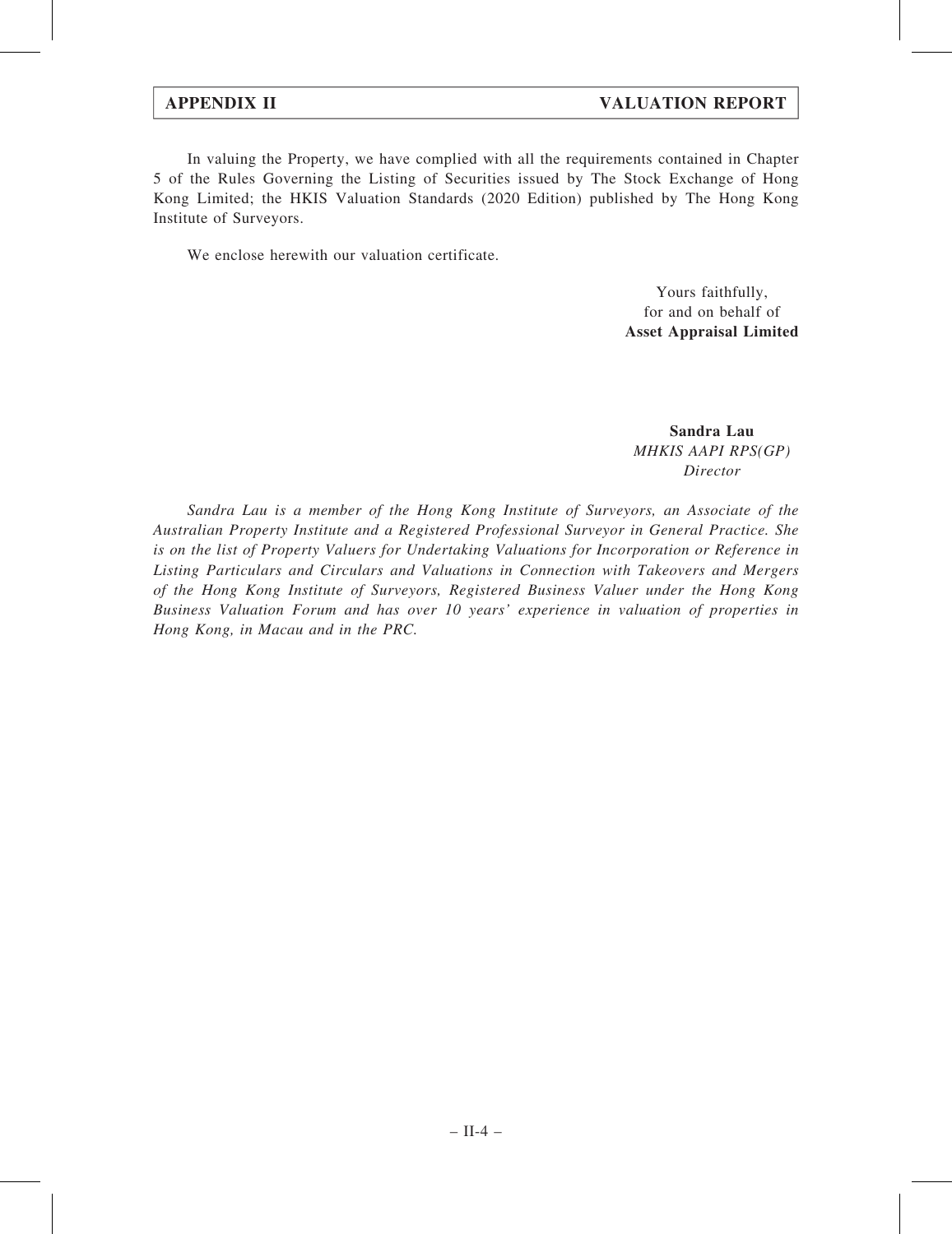Morket value in

#### VALUATION CERTIFICATE

#### Property held by the Group for self-occupation

| <b>Property</b>                                                                                                                                             | <b>Description and tenure</b>                                                                                                                                                                                                                        | Particulars of<br>occupancy                                            | <b>IVIALKEL VAILLE III</b><br>existing state as at<br>31 December 2021<br>HK\$ |
|-------------------------------------------------------------------------------------------------------------------------------------------------------------|------------------------------------------------------------------------------------------------------------------------------------------------------------------------------------------------------------------------------------------------------|------------------------------------------------------------------------|--------------------------------------------------------------------------------|
| The whole of 24th Floor,<br>Car Parking Space Nos.<br>421, 422 and 423 on<br>4th Floor<br>Capital Centre<br>No. 151 Gloucester Road<br>Wanchai              | The Property comprises the entire office.<br>space on 24th floor and 3 private car<br>parking spaces on 4th floor within a<br>25-storey (plus one basement level)<br>office building of reinforced concrete<br>construction completed in about 1982. | As at the date of<br>valuation, the<br>Property was<br>owner-occupied. | 220,000,000                                                                    |
| Hong Kong<br>58/2119th shares and 3/113                                                                                                                     | The office portion of the property has a<br>saleable area of approximately 8,290<br>square feet.                                                                                                                                                     |                                                                        |                                                                                |
| of $132/2119$ th shares of<br>and in the Remaining<br>Portion of Section A of<br>Inland Lot No. 2755 and<br>the Remaining Portion of<br>Inland Lot No. 2755 | The property is held under a<br>Government lease for a term of 99<br>years renewable for 99 years<br>commencing on 14 April 1928. The<br>annual Government rent of the subject<br>land parcel is HK\$234.                                            |                                                                        |                                                                                |

Notes:

- 1. The registered owner of the Property is Golden Properties (Pacific) Limited registered via memorial no. 19092302020037 dated 4 September 2019.
- 2. The following salient encumbrances were registered in the land registry against the Property as at 15 November 2021:
	- i. Deed of Mutual Covenant and Management Agreement registered via memorial no. UB3575200 dated 20 November 1987; and
	- ii. Tripartite Legal Charge/Mortgage in favour of Standard Chartered Bank (Hong Kong) Limited registered via memorial no. 20051400820026 dated 29 April 2020.
- 3. The property falls within an area zoned as ''Commercial'' under Wan Chai Outline Zoning Plan No. S/H5/29 gazetted on 19 November 2021.
- 4. The locality is an established commercial area. Developments in the vicinity are predominated with high-rise commercial buildings intermingling with some high-rise residential buildings or residential/commercial composite buildings of various ages. Shopping facilities are available within the lower floors of the subject development. Public transports serving the vicinity include buses and taxi. MTR Wanchai station is within walking distance of the subject development.
- 5. For this valuation, we have targeted office properties within those strata-title office developments within the immediate vicinity and at the same street of the subject property. Based on the transaction records registered in the Land Registry, 4 comparable transactions (i) involving office with saleable floor area greater than 1,000 square feet and (ii) taken place within 12 months prior to the Valuation Date have been identified and analyzed.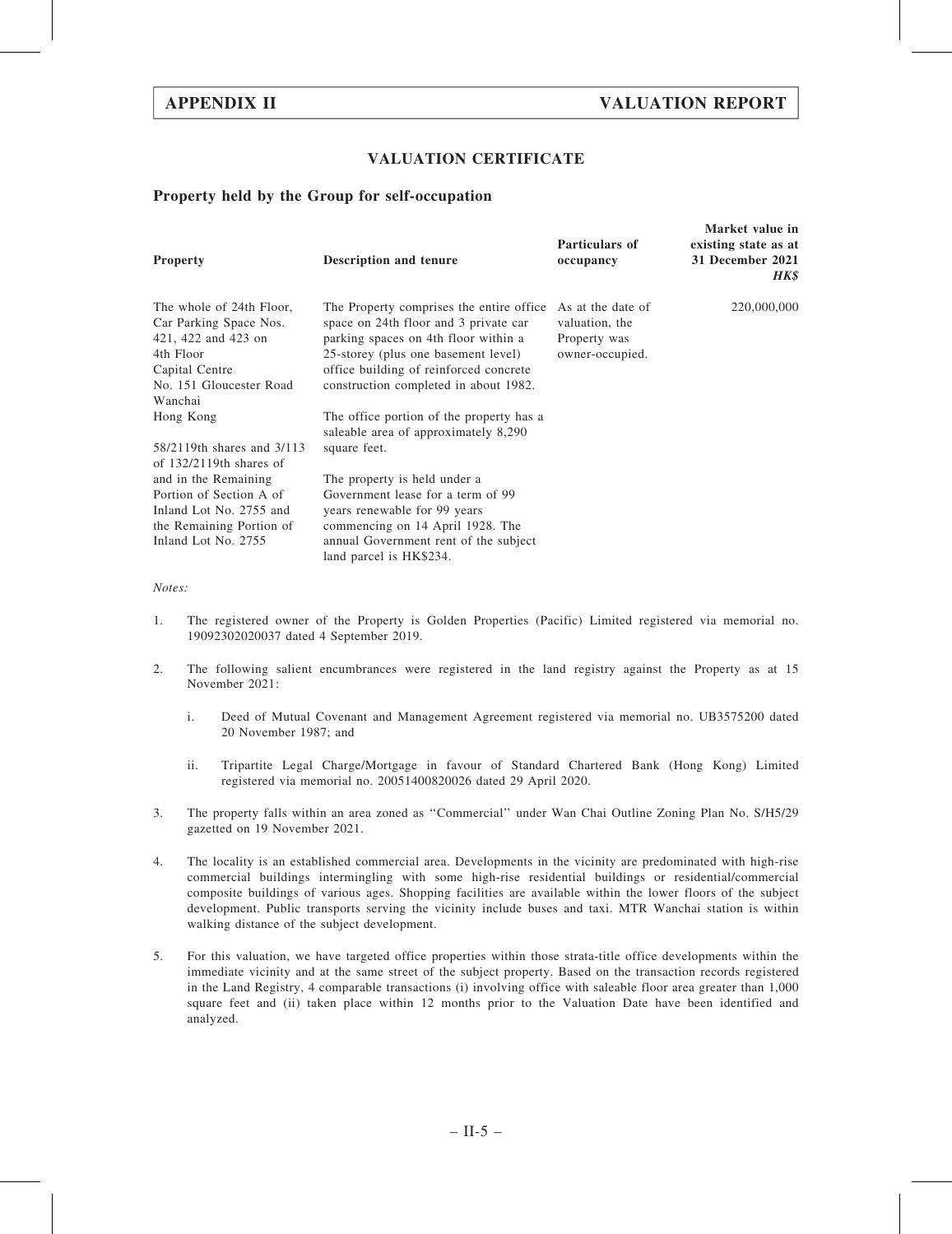6. Details of the 4 comparable transactions are set out as follows:

#### Comparable 1

| Land Registry Memorial No.        | 21110301060320                                                   |
|-----------------------------------|------------------------------------------------------------------|
| Date of Transaction:              | 25 October 2021                                                  |
| Property Address:                 | 23/F and Car Parking Space No. 20 on 1/F, The Sun's Group Centre |
|                                   | No. 200 Gloucester Road                                          |
| Consideration (HK\$):             | 142,200,000                                                      |
| Saleable Area (sq.ft.):           | 5.060                                                            |
| Unit Rate (HK\$/sq.ft. Saleable): | 28,103                                                           |

#### Comparable 2

| 2109210830040                |
|------------------------------|
| 6 September 2021             |
| 29/F, The Sun's Group Centre |
| No. 200 Gloucester Road      |
| 140,000,000                  |
| 4.920                        |
| 28,455                       |
|                              |

#### Comparable 3

| 21072000840034                          |
|-----------------------------------------|
| 28 June 2021                            |
| 5/F, Pico Tower, No. 66 Gloucester Road |
| 43,100,000                              |
| 1.965                                   |
| 21,934                                  |
|                                         |

#### Comparable 4

Land Registry Memorial No. 21022300750247 Date of Transaction: 9 February 2021<br>Property Address: Unit 2, 15/F, Cap Consideration (HK\$): 39,00<br>Saleable Area (sq.ft.): 1,748 Saleable Area (sq.ft.): 1,748<br>Unit Rate (HK\$/sq.ft. Saleable): 22,311 Unit Rate (HK\$/sq.ft. Saleable):

Unit 2, 15/F, Capital Centre, No. 151 Gloucester Road 39,000,000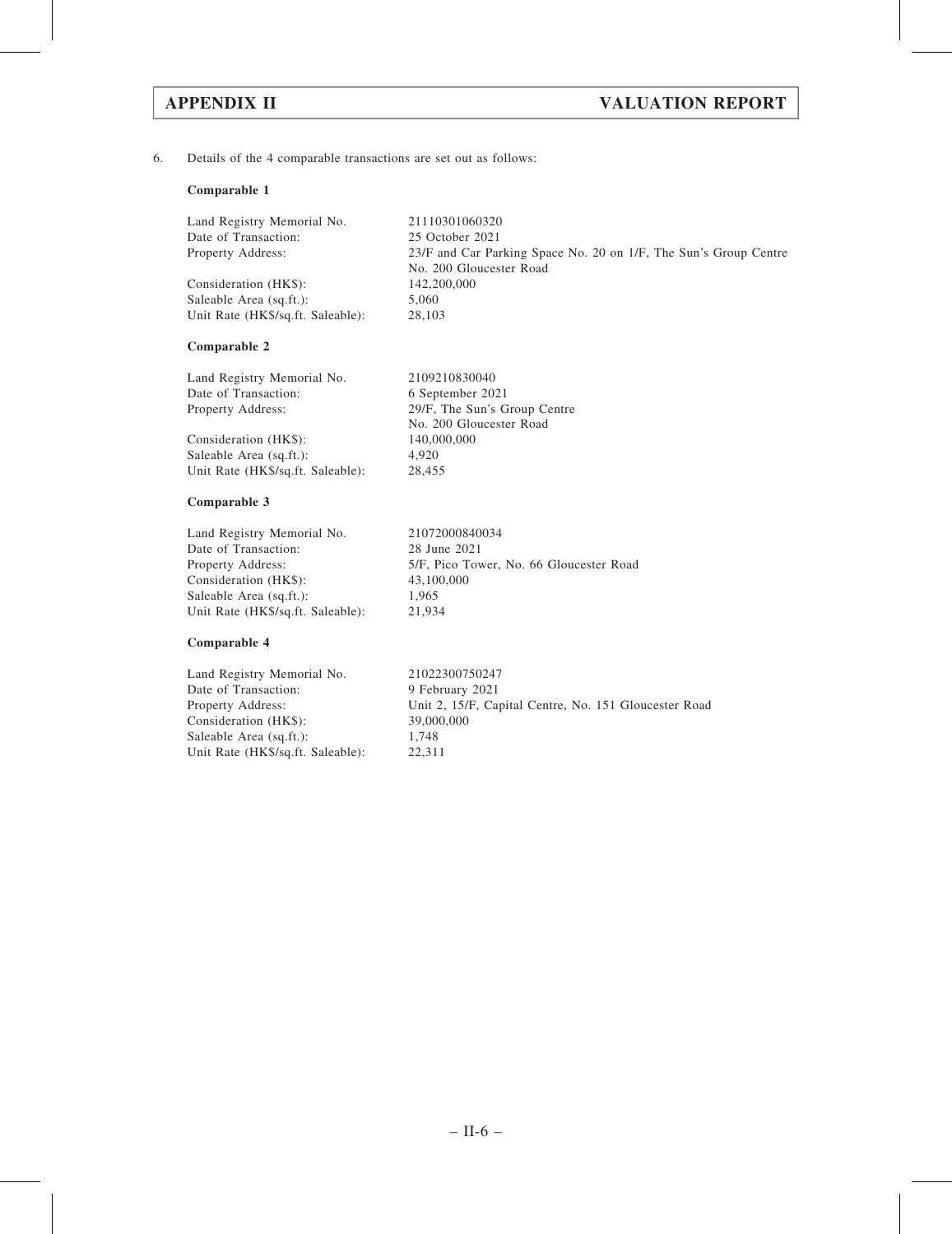#### RESPONSIBILITY STATEMENT

This circular, for which the Directors collectively and individually accept full responsibility, includes particulars given in compliance with the Listing Rules for the purpose of giving information with regard to the Company. The Directors, having made all reasonable enquiries, confirm that to the best of their knowledge and belief the information contained in this circular is accurate and complete in all material respects and not misleading or deceptive, and there are no other matters the omission of which would make any statement herein or this circular misleading.

#### DISCLOSURE OF INTERESTS IN SECURITIES

### Directors' and chief executive's interests and short positions in Shares, underlying Shares or debentures

As at the Latest Practicable Date, the interests and short positions of the Directors and the chief executive of the Company in the Shares, underlying Shares or debentures of the Company or any of its associated corporations (within the meaning of Part XV of the SFO) which were required (i) to be notified to the Company and the Stock Exchange pursuant to Divisions 7 and 8 of Part XV of the SFO (including interests and short positions which they were taken or deemed to have under such provisions of the SFO); or (ii) pursuant to section 352 of the SFO, to be entered in the register referred to therein; or (iii) to be notified to the Company and the Stock Exchange pursuant to the Model Code for Securities Transactions by Directors of Listed Companies contained in the Listing Rules, were as follows:

| Name of Director/<br>chief executive | Capacity                                                           | Number of<br>Shares held | Number of<br>underlying<br><b>Shares</b> | Total number of<br>Shares and<br>underlying<br><b>Shares</b> | Approximate<br>percentage of<br><b>Shares</b> and<br>underlying Shares<br>in the issued share<br>capital of the<br>Company as at the<br><b>Latest Practicable</b><br>$Date^{(1)}$ |
|--------------------------------------|--------------------------------------------------------------------|--------------------------|------------------------------------------|--------------------------------------------------------------|-----------------------------------------------------------------------------------------------------------------------------------------------------------------------------------|
| Wu Kebo                              | Interest of controlled<br>corporations <sup><math>(2)</math></sup> | $1,723,894,068$ (L)      |                                          | $1,723,894,068$ (L)                                          | 61.57%                                                                                                                                                                            |
|                                      | Beneficial owner $^{(2)}$                                          | 274,684,429 (L)          |                                          | 274,684,429 (L)                                              | 9.81%                                                                                                                                                                             |
| Li Pei Sen                           | Beneficial owner                                                   | $200,000$ (L)            |                                          | $200,000$ (L)                                                | 0.01%                                                                                                                                                                             |
| Leung Man Kit                        | Beneficial owner                                                   | $370,000$ (L)            |                                          | $370,000$ (L)                                                | 0.01%                                                                                                                                                                             |
| Wong Sze Wing                        | Beneficial owner                                                   | $170,000$ (L)            |                                          | $170,000$ (L)                                                | 0.01%                                                                                                                                                                             |

 $(L)$  — Long position in the Shares

Notes:

- (1) Calculated based on the total number of issued Shares of 2,799,669,050 as at the Latest Practicable Date.
- (2) By virtue of the SFO, as at the Latest Practicable Date, Mr. Wu was deemed to be interested in a total of 1,723,894,068 Shares, of which (i) 1,158,174,120 Shares were held by Mainway Enterprises (a company wholly-owned by Mr. Wu); and (ii) 565,719,948 Shares were held by Orange Sky Entertainment (a company which is 80% owned by Mr. Wu).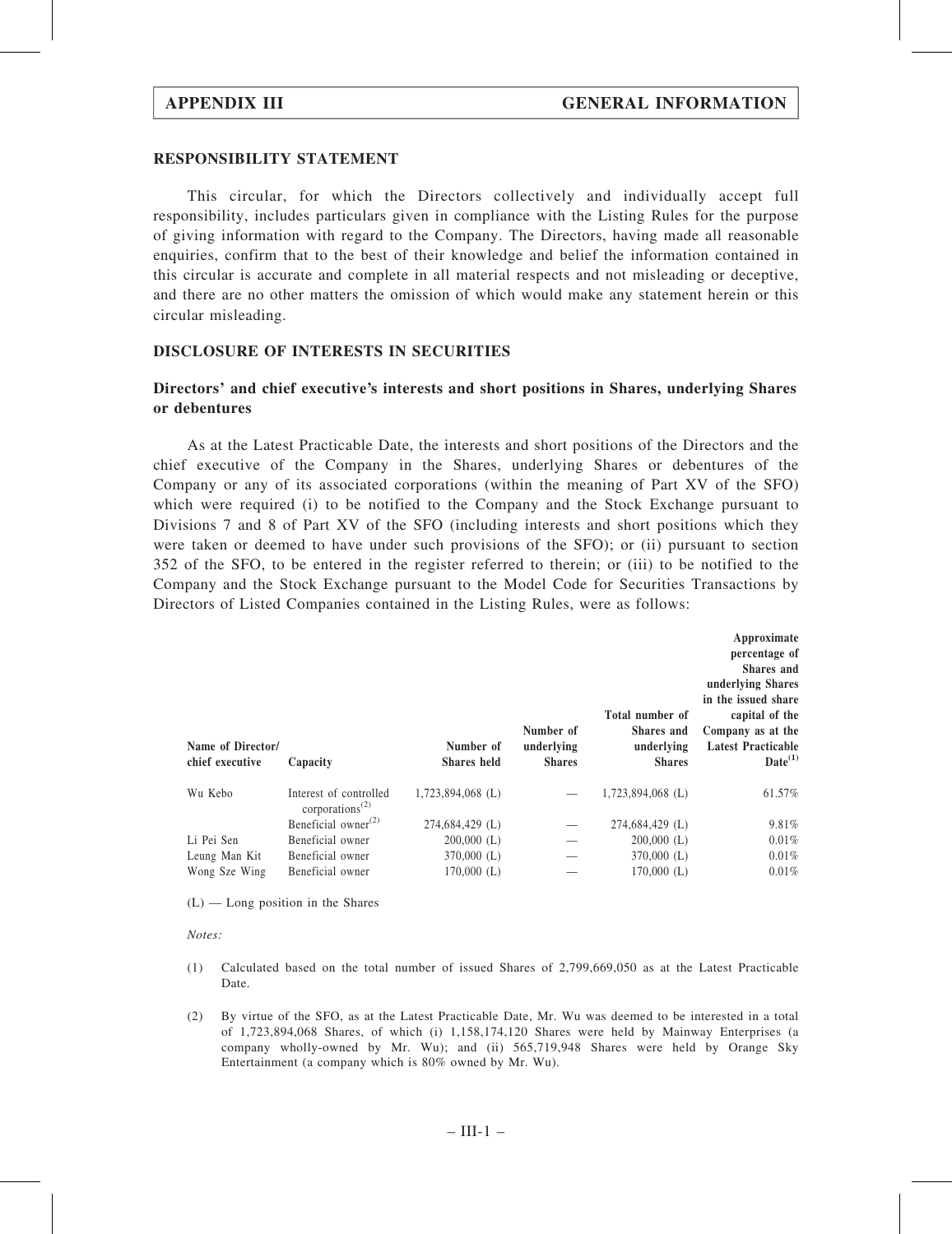In addition, Mr. Wu is interested in 274,684,429 Shares as at the Latest Practicable Date which were beneficially held by him in his own name.

Save as disclosed above and save for the disclosure referred to under the paragraph headed ''Share Options'' below, as at the Latest Practicable Date, none of the Directors nor the chief executive of the Company had or was deemed to have any interests and short positions in the Shares, underlying Shares or debentures of the Company or any of its associated corporations (within the meaning of Part XV of the SFO) which were required (i) to be notified to the Company and the Stock Exchange pursuant to Divisions 7 and 8 of Part XV of the SFO (including interests and short positions which they were taken or deemed to have under such provisions of the SFO); or (ii) pursuant to section 352 of the SFO, to be entered in the register referred to therein; or (iii) to be notified to the Company and the Stock Exchange pursuant to the Model Code for Securities Transactions by Directors of Listed Companies contained in the Listing Rules.

#### Substantial Shareholders' and other persons' interests and short positions in Shares and underlying Shares

As at the Latest Practicable Date, so far as was known to the Directors and chief executive of the Company in accordance with disclosure by the substantial shareholders under Part XV of the SFO, the following persons, other than a Director and chief executive of the Company, had an interest or a short position in Shares or underlying Shares which would fall to be disclosed to the Company under section 336 of Part XV of the SFO:

| Name of<br><b>Shareholders</b> | Capacity                                                           | Number of<br><b>Shares</b> held | Number of<br>underlying<br><b>Shares</b> | Total number of<br><b>Shares</b> and<br>underlying<br><b>Shares</b> | Approximate<br>percentage of<br><b>Shares</b> and<br>underlying Shares<br>in the issued share<br>capital of the<br>Company as at the<br><b>Latest Practicable</b><br>$Date^{(1)}$ |
|--------------------------------|--------------------------------------------------------------------|---------------------------------|------------------------------------------|---------------------------------------------------------------------|-----------------------------------------------------------------------------------------------------------------------------------------------------------------------------------|
| Wu Kebo                        | Interest of controlled<br>corporations <sup><math>(2)</math></sup> | $1,723,894,068$ (L)             |                                          | $1,723,894,068$ (L)                                                 | 61.57%                                                                                                                                                                            |
|                                | Beneficial owner $^{(2)}$                                          | 274,684,429 (L)                 |                                          | 274,684,429 (L)                                                     | 9.81%                                                                                                                                                                             |
| Mainway<br>Enterprises         | Beneficial owner $^{(3)}$                                          | $1,158,174,120$ (L)             |                                          | $1,158,174,120$ (L)                                                 | 41.37%                                                                                                                                                                            |
| Orange Sky<br>Entertainment    | Beneficial owner $(4)$                                             | 565,719,948 (L)                 |                                          | 565,719,948 (L)                                                     | 20.21%                                                                                                                                                                            |

 $(L)$  — Long position in the Shares

Notes:

- (1) Calculated based on the total number of issued Shares of 2,799,669,050 as at the Latest Practicable Date.
- (2) By virtue of the SFO, as at the Latest Practicable Date, Mr. Wu was deemed to be interested in a total of 1,723,894,068 Shares, of which (i) 1,158,174,120 Shares were held by Mainway Enterprises; and (ii) 565,719,948 Shares held by Orange Sky Entertainment.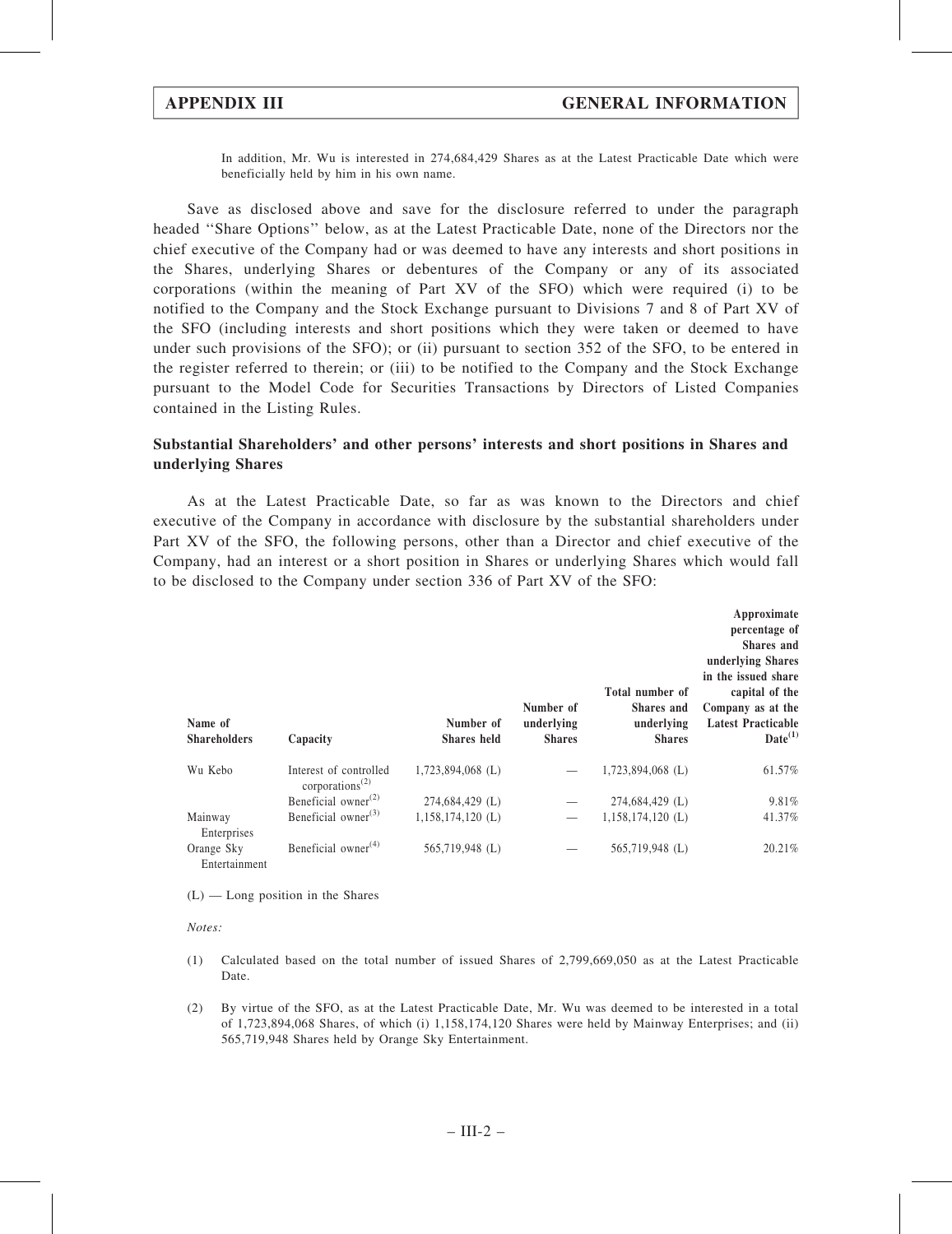In addition, Mr. Wu is interested in 274,684,429 Shares as at the Latest Practicable Date which were beneficially held by him in his own name.

- (3) Mainway Enterprises is a company wholly owned by Mr. Wu, who is also a director of Mainway Enterprises as at the Latest Practicable Date.
- (4) Orange Sky Entertainment (a company which is 80% owned by Mr. Wu) was interested in 565,719,948 Shares as at the Latest Practicable Date. Mr. Wu is a director of Orange Sky Entertainment and Mr. Li Pei Sen is the associate Chairman of Orange Sky Entertainment as at the Latest Practicable Date.

Save as disclosed above, as at the Latest Practicable Date, the Directors and chief executive of the Company were not aware of any person who had, as at the Latest Practicable Date, an interest or a short position in Shares or underlying Shares which was required to be notified to the Company pursuant to section 336 of Part XV of the SFO.

#### Directors' interests in contracts, arrangements and assets

As at the Latest Practicable Date,

- (i) none of the Directors had any direct or indirect interest in any assets which have been, since the date to which the latest published audited accounts of the Group were made up, acquired or disposed of by, or leased to the Company or any of its subsidiaries, or are proposed to be acquired or disposed of by, or leased to, the Company or any of its subsidiaries; and
- (ii) none of the Directors is materially interested in any contract or arrangement entered into by the Company or any of its subsidiaries which contract or arrangement is subsisting at the date of this circular and which is significant in relation to the business of the Group.

### Share Options

The Company adopted its existing share option scheme on 19 June 2020 (the ''Share Option Scheme''), which enables the Company to grant options to eligible participants as incentives or rewards for their contribution to the growth of the Group and provides the Group with a more flexible means to reward, remunerate, compensate and/or provide benefits to the eligible participants.

As at the Latest Practicable Date, no share option under the Share Option Scheme has been granted by the Company nor share option outstanding under the Share Option Scheme.

Share options granted or to be granted under the Share Option Scheme do not confer rights on the holders to dividends or to vote at the shareholders' meetings.

#### DIRECTORS' SERVICE CONTRACTS

As at the Latest Practicable Date, none of the Directors had any service contract with any member of the Group which will not expire or be terminable by the Group within one year without payment of compensation (other than statutory compensation).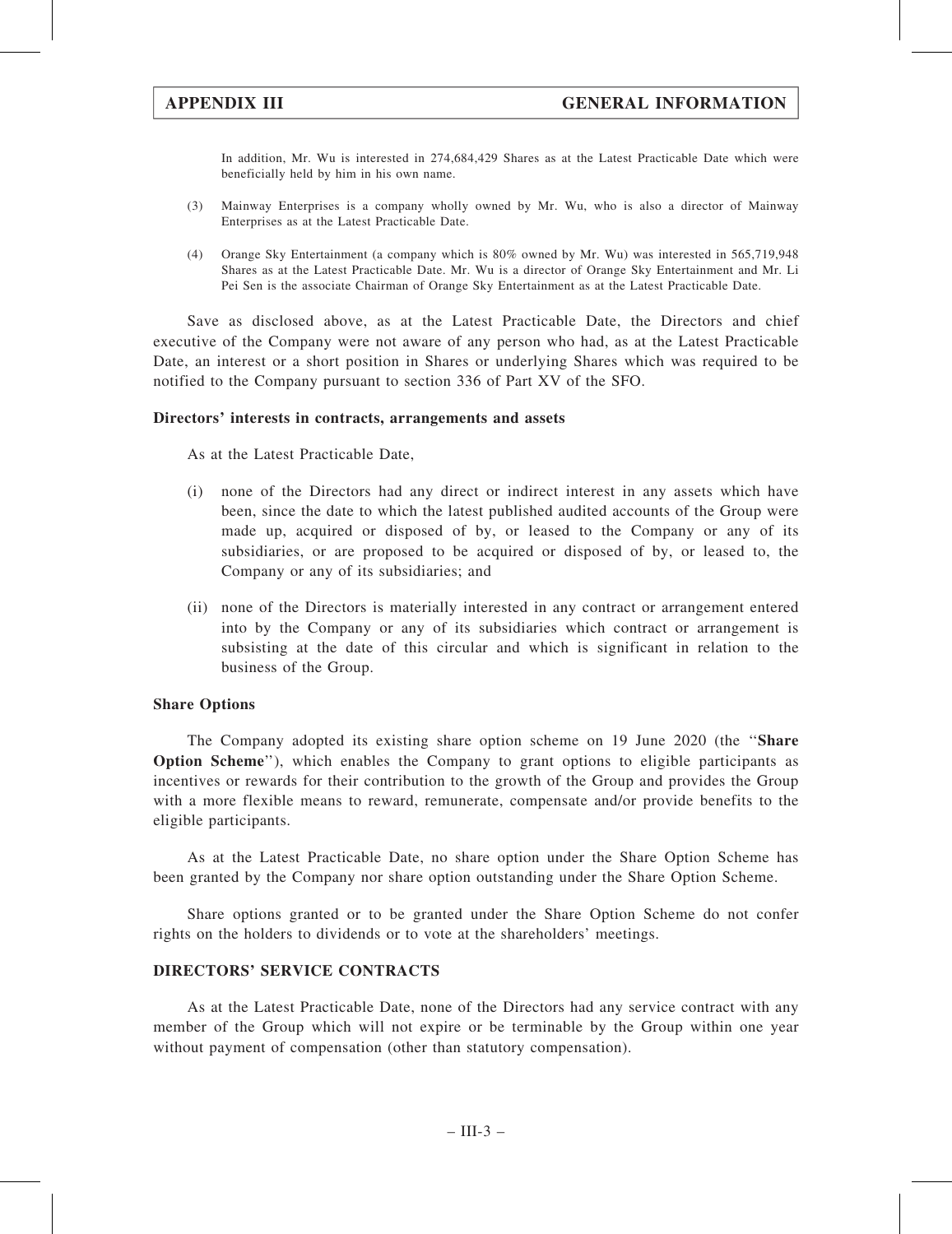#### COMPETING INTERESTS

As at the Latest Practicable Date, none of the Directors and their respective associates was interested in any business apart from the business of the Group, which competes or is likely to compete, either directly or indirectly, with the business of the Group.

### MATERIAL CONTRACT

Save for the SPA, there is no other contract, not being contract entered into in the ordinary course of business, has been entered into by members of the Group within two years preceding the Latest Practicable Date, and is or may be material.

#### **LITIGATION**

Certain subsidiaries of the Group are involved in litigation arising in the ordinary course of their respective businesses. Having reviewed outstanding claims and taking into account legal advice received, the Directors are of the opinion that even if the claims are found to be valid, there will be no material adverse effect on the financial position of the Group.

Save for the above matter, as at the Latest Practicable Date, neither the Company nor any member of the Group was engaged in any litigation or arbitration of material importance and there was no litigation or claim of material importance known to the Directors to be pending or threatened by or against the Company or any member of the Group.

#### EXPERT AND CONSENT

The qualification of the expert or professional adviser who has given opinion or advice contained in this circular is as follows:

## Name Qualification Asset Appraisal Limited ("Asset Appraisal") Property valuer

As at the Latest Practicable Date, Asset Appraisal has given and has not withdrawn its written consent to the issue of this circular with the inclusion of its letter and references to its name in the form and context in which they respectively appear. As at the Latest Practicable Date, Asset Appraisal did not have any shareholding in any member of the Group or any right (whether legally enforceable or not) to subscribe for or to nominate persons to subscribe securities in any member of the Group. As at the Latest Practicable Date, Asset Appraisal was not interested, directly or indirectly, in any assets which have been or are proposed to be acquired or disposed of by or leased to any member of the Group since 31 December 2020, the date to which the latest audited financial statements of the Company were made up.